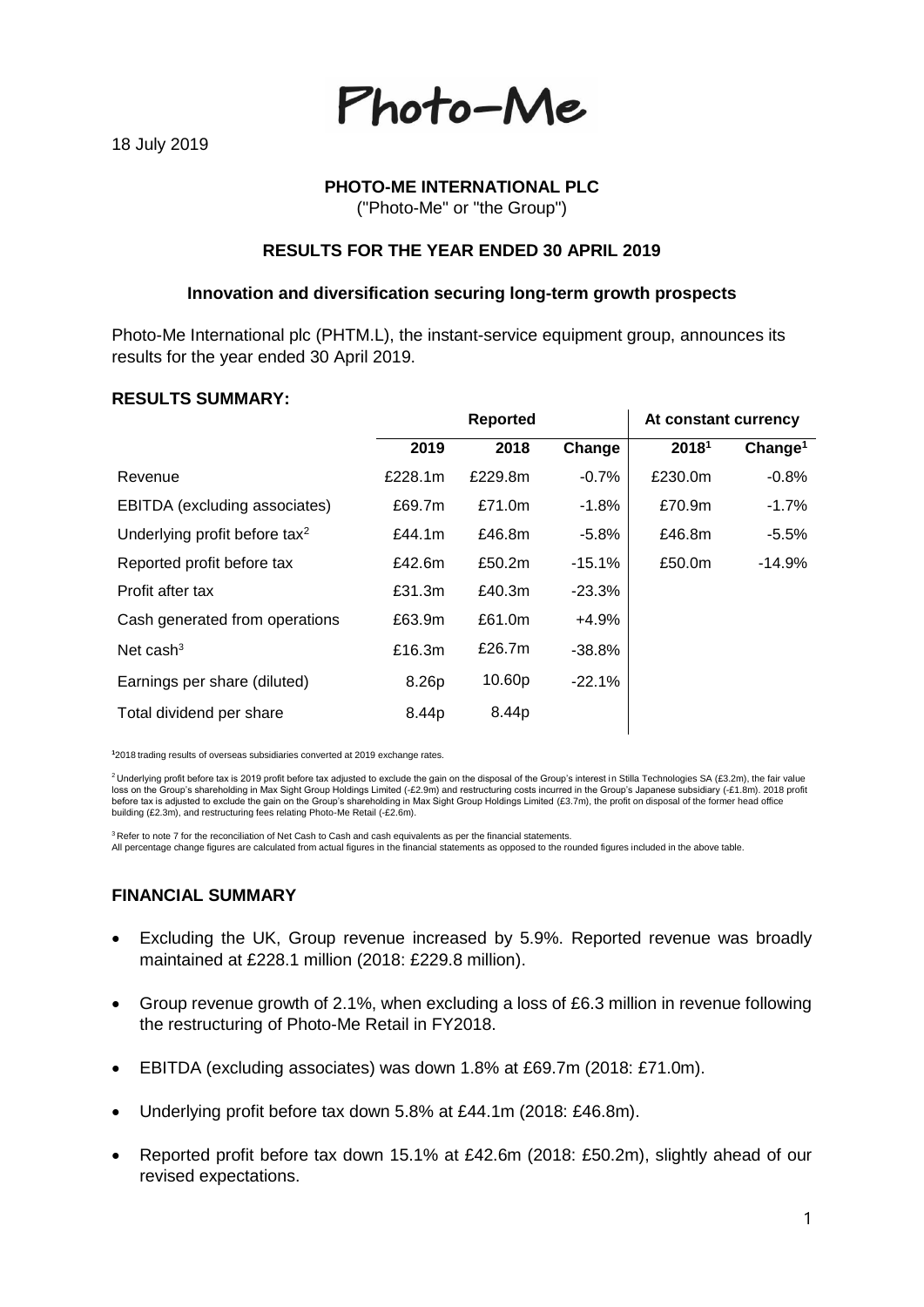- Profit after tax of £31.3m down 22.4% from the year prior (2018: £40.3m), impacted by Brexit-related uncertainties.
- Net cash position of £16.3m, down 38.8% from the prior year (2018: £26.7m).
- Total Ordinary dividend maintained at 8.44p, comprising an interim dividend of 3.71p per share and a final dividend of 4.73p per share.

#### **OPERATIONAL SUMMARY**

- Continued rapid growth of the **Laundry** business, with total Laundry revenue growth of 19.0% and contributing 19.2% of total Group revenue (2018: 16%). Revolution machine revenue grew by 30.2% year-on-year.
- **Identification** continued to deliver revenue growth and strong cash flow, with revenue up 0.7% excluding the UK. Total reported revenue declined by 1.0%.
- **Kiosk** reported revenue was down 19.1%, following the restructuring of Photo-Me Retail in the UK which was completed in FY2018 leading to a reduction in units in operation. Excluding the UK, Kiosk revenue increased by 1.6%.
- The Japanese business has returned to profit, following the completion of the turnaround plan.
- Entry into the fresh fruit and vegetable juice market with the acquisition of SEMPA Sarl ("Sempa") in April 2019, with the intention of growing this business area and further diversifying Group operations.
- Sempa acquisition expected to be earnings enhancing in the financial year ending 30 April 2020 and expected to contribute profit before tax of approximately €3.7 million in FY2020.

#### **Commenting on the results,** Serge Crasnianski, CEO, said:

"In 2019, our operations outside of the UK performed well and in line with our expectations. We delivered revenue and profit growth in Continental Europe, and our Japanese business returned to profitability as planned. In the UK, our operations were adversely impacted by macro headwinds and uncertainty.

"Expansion of our Laundry services business remains a key driver of growth, with total Laundry revenue up 19.0% and revenue from Revolution machines up 30.2% year-on-year.

"Looking ahead, we will continue to drive profitability through our existing estate and new product innovation. Our entry into the fresh fruit and vegetable equipment market through the acquisition of Sempa provides us with the platform to further diversify our product offer. We remain confident for the future."

The information contained within this announcement is deemed to constitute inside information as stipulated under the Market Abuse Regulations (EU) No. 596/2014. Upon the publication of this announcement, this inside information is now considered to be in the public domain.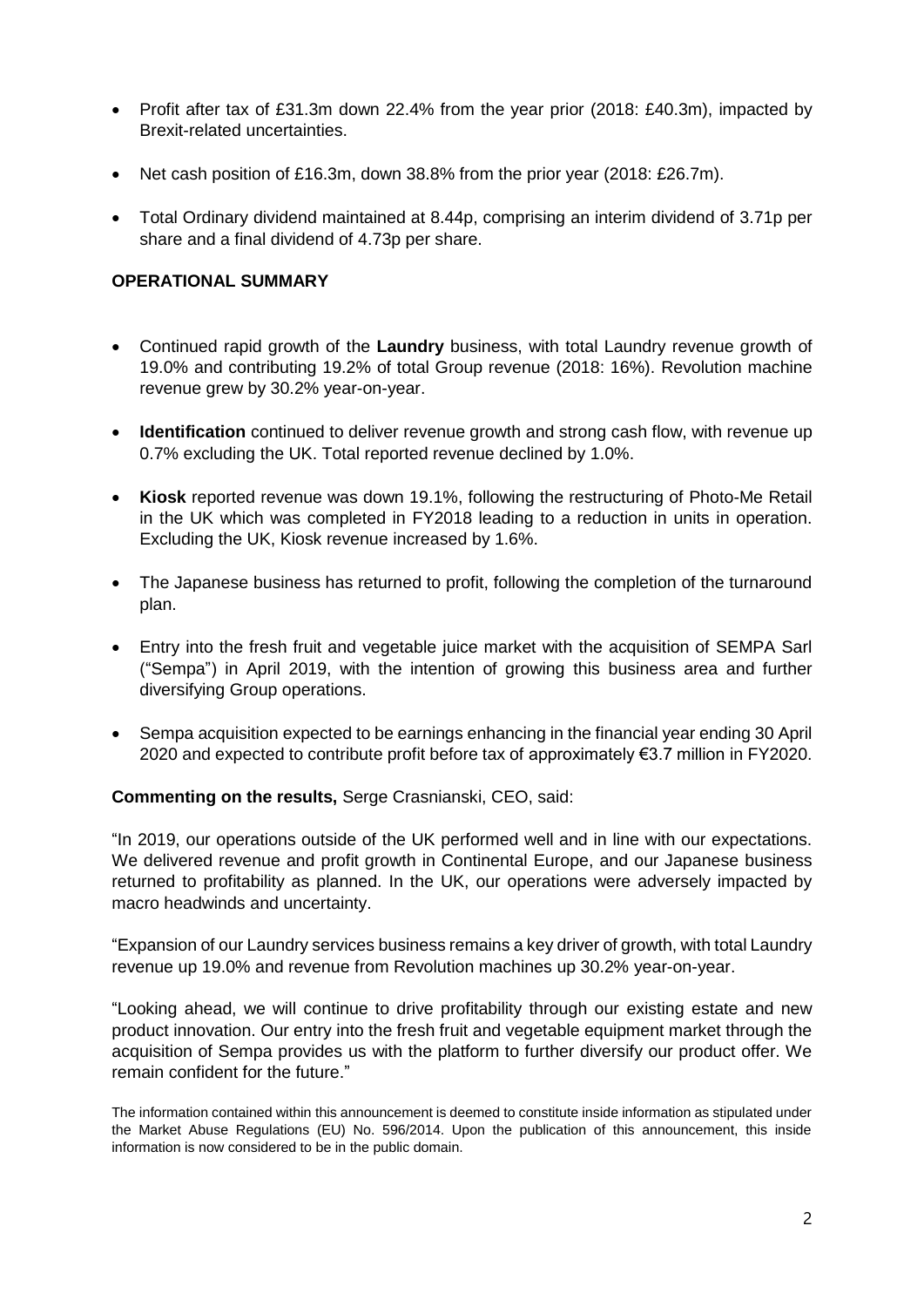# **Enquiries:**

**Photo-Me International plc +44 (0) 1372 453 399 /** [ir@photo-me.co.uk](mailto:ir@photo-me.co.uk) Serge Crasnianski, CEO Stéphane Gibon, CFO

**Hudson Sandler +44 (0) 20 7796 4133**  Wendy Baker/ Emily Dillon/ Nick Moore [photo-me@hudsonsandler.com](mailto:photo-me@hudsonsandler.com)

An audio webcast of the analyst and investor presentation will be available to download later today at [www.photo-me.com](http://www.photo-me.com/)

# **NOTES TO EDITORS**

Photo-Me International plc (LSE: PHTM) operates, sells and services a wide range of instantservice vending equipment, primarily aimed at the consumer market.

The Group operates approximately 47,000 vending units across 18 countries and its technological innovation is focused on three principal areas:

- Identification: photobooths and integrated biometric identification solutions
- Laundry: unattended laundry services, launderettes, B2B services
- Kiosks: high-quality digital printing

The Group entered the self-service fresh fruit juice equipment market in April 2019, with the acquisition of Sempa. This will become a key business area alongside Identification, Laundry and Kiosks, and will be a significant part of the Group's future growth strategy.

In addition, the Group operates other vending equipment such as children's rides, amusement machines and business service equipment.

Whilst the Group both sells and services this equipment, the vast majority of units are owned, operated and maintained by Photo-Me. Photo-Me pays the site owner a commission based on turnover, which varies depending on the country and location and the type of the machine.

The Group has built long-term relationships with major site owners and its equipment is generally sited in prime locations in areas of high footfall such as supermarkets, shopping malls (indoors and outdoors), public, transport locations and administration buildings (City Hall, Police etc). Equipment is maintained and serviced by an established network of 700 field engineers.

The Company's shares have been listed on the London Stock Exchange since 1962.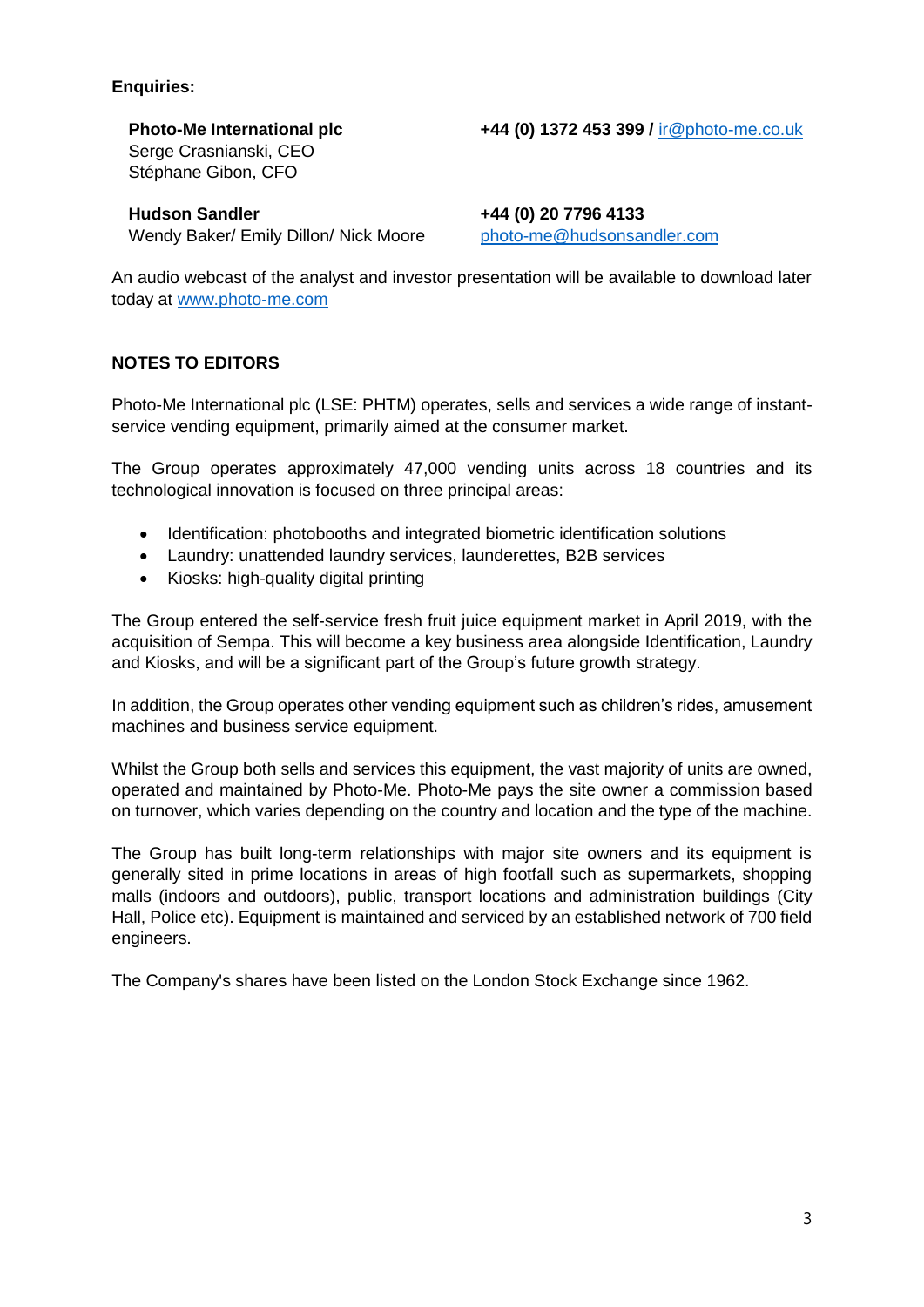# **CHAIRMAN'S STATEMENT**

In the 2019 financial year, the Group continued to make progress on its growth strategy, led by the expansion of our self-service Laundry operations.

Total revenues from Laundry operations increased by 19.0% and revenue from Revolution increased by 30.2%. This growth was achieved despite a decrease in B2B Laundry revenue and aided by the first-year contribution from La Wash laundry services. In line with our plan, revenue from Laundry activity has continued to increase as a proportion of the Group's total revenue.

Identification declined by 1.1%, reflecting challenging market conditions in the UK. Excluding the UK operations, Identification revenue grew by 0.7%.

Revenue from Kiosks declined by 19.1%, following to the restructuring of Photo-Me Retail, which happened in financial year 2018 and resulted in a lower number of kiosk units in the Group's portfolio.

#### **Results**

Our operations in Continental Europe and Asia continued to perform in line with our expectations. As previously announced, overall trading in the UK became more challenging than expected as consumer activity slowed, owing to uncertainty around the UK's exit from the European Union. This resulted in lower revenues from business-to-business and machine sales activity due to delays in order decisions, albeit we expect part of these revenue delays to be recovered during the 2020 financial year.

Reported revenue reduced by 0.7% to £228.1 million and by 0.8% at constant currency. Adjusted revenue increased by 2.1%, excluding a £6.3 million revenue contribution from Photo-Me Retail in the prior year.

Reported EBITDA (excluding associates) was £69.7 million (2018: £71.0 million), resulting in an EBITDA margin of 31.4%. Excluding the impact of one-off items detailed below, EBTIDA margin was 32.0%.

Adjusted profit before tax was 6.0% lower at £44.1 million when adjusted for one-off items in the financial year 2019 and the prior financial year. A reconciliation of Reported profit before tax to Adjusted profit before tax is detailed in the table below.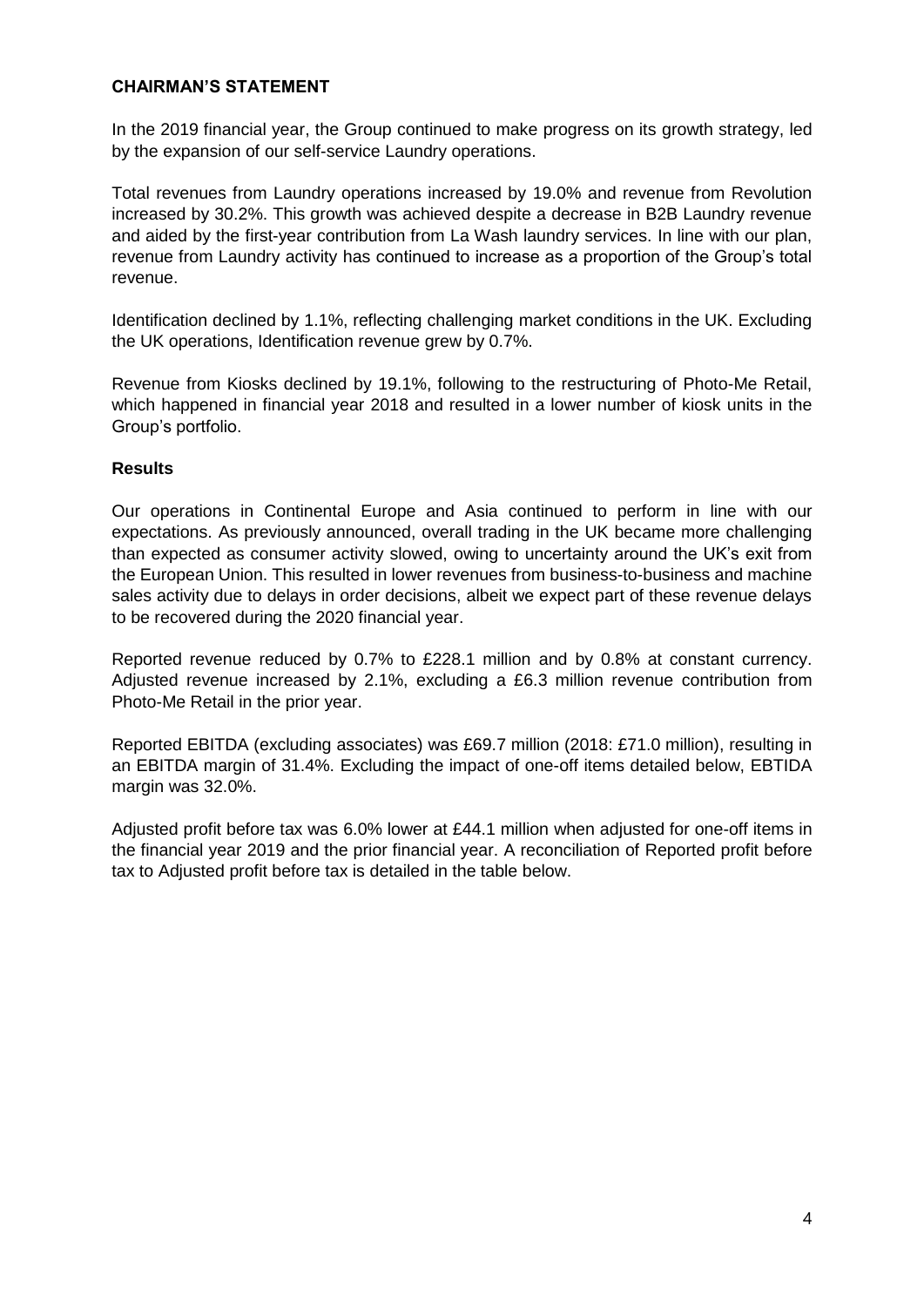# **RReconciliation of Reported profit before tax to Adjusted profit before tax**

|                                                       | 2019  | 2018  |
|-------------------------------------------------------|-------|-------|
|                                                       | £m    | £m    |
| <b>Profit before tax</b>                              | 42.6  | 50.2  |
| Adjustments to exclude:                               |       |       |
| Gain on disposal of Stilla Technologies SA            | (3.2) |       |
| Fair value loss on financial instrument held at FVTPL | 2.9   |       |
| Gains on available for sale financial instruments     |       | (3.7) |
| Profit on sale of land & buildings<br>-               |       | (2.3) |
| <b>Restructuring costs</b>                            | 1.8   | 2.6   |
| Underlying profit before tax                          | 44.1  | 46.8  |
| Favourable commercial litigation                      |       | (1.6) |
| Exchange gain                                         |       | (0.9) |
| Adjusted profit before tax                            | 44.1  | 44.3  |

The Group remains highly cash generative, with £63.9 million of cash generated from operations in the period (2018: £61.0 million). This continues to support the ongoing investment in innovation and its future growth.

Capital expenditure in the year was £30.3 million (2018: £43.6 million). This reflects lower trading in the UK and our strategy to reduce the level of capex and focus on the expansion of our Laundry business, through deploying Revolution machines only at high-footfall locations.

Our net cash position at 30 April 2019 was £16.3 million, compared with net cash of £26.7 million at 30 April 2018. This net cash position reflects the distribution of dividends amounting to £31.9 million during the financial year and £36.4 million of net cash outflow on investing activities. Investing activities includes the net cash outflow on the acquisition of La Wash (£4.2 million) and Sempa SARL (£9.3 million), and ongoing investment in the growth of Photo-Me's existing business.

# **Strategy**

Photo-Me operates, sells and services a wide range of instant-service equipment, primarily aimed at the end consumer. Our operations are focused on the three principal business areas of Identification, Laundry, and digital Kiosks. We currently operate across 18 countries.

Our growth strategy is focused on diversifying our operations by developing new technologies with multiple applications that can be speedily deployed, at a relatively low cost to the business, across new and existing geographies and provide a rapid return on investment.

We have R&D centres in France (primary facility), Portugal, Vietnam and Japan. Our capabilities in this area are supported by a team of more than 60 dedicated engineers.

In recent years, our activities have been focused on the development and deployment of our secure upload Photo ID technology in our Identification business.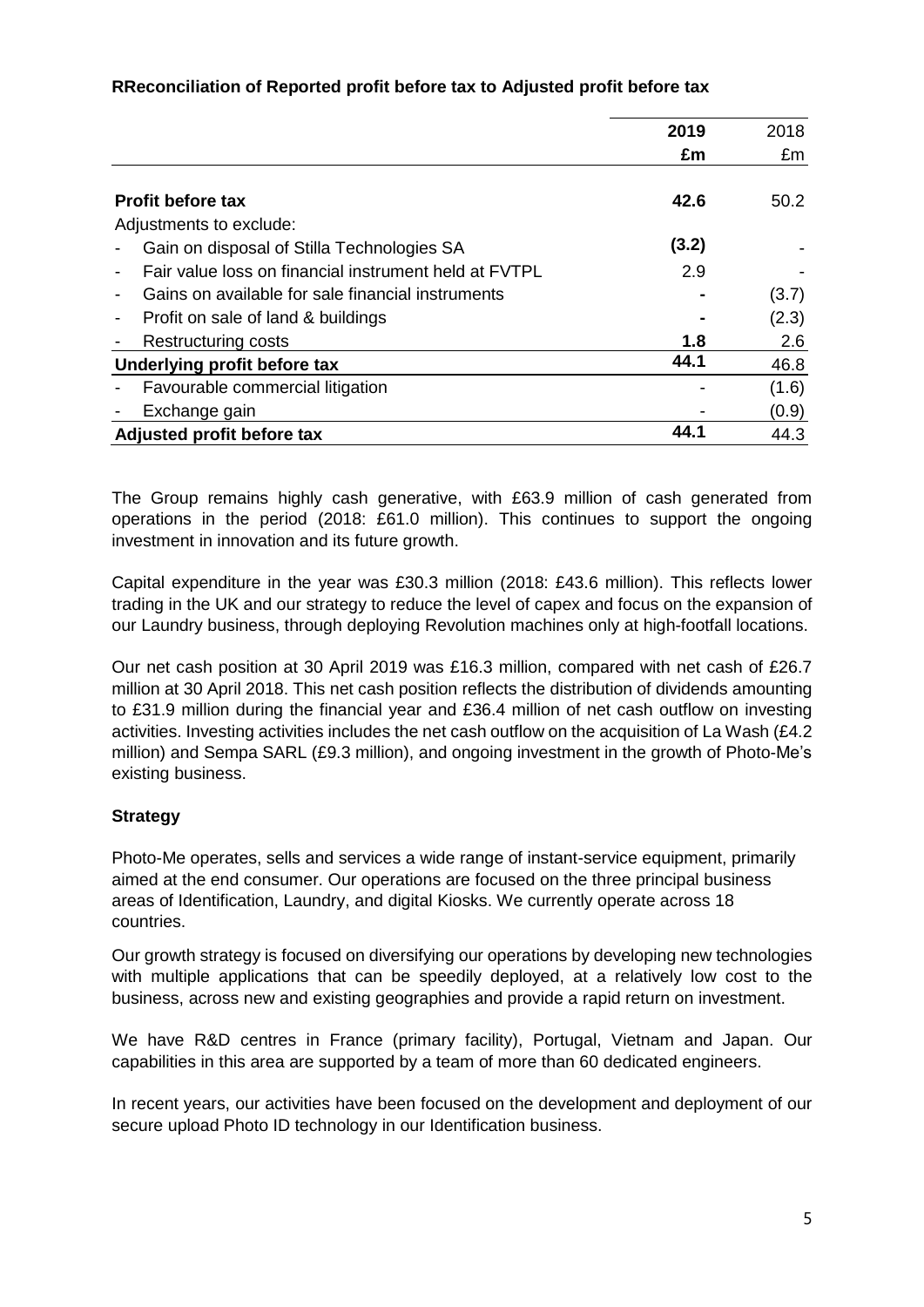# **Acquisition of SEMPA Sarl ("Sempa")**

In line with our strategy to grow Photo-Me through product diversification and innovation, the Group acquired Sempa in April 2019, for a gross consideration €20.64 million funded by a new debt facility of €20.0 million. Sempa's net cash position upon acquisition was more than €9.8 million, resulting in net cash outflow of approximately €10.8 million.

Sempa is the leader in France for the commercialisation of self-service fresh fruit juice equipment and operates 2,788 units. This acquisition was an important strategic development for Photo-Me and marked the Group's entry into the fresh fruit and vegetable juice market, which is estimated to be worth \$154 billion<sup>(\*)</sup> globally, and the platform to develop a new business area for the Group.

Sempa has already achieved considerable success in France and we look forward to replicating this via our existing network and commercial relationships across Photo-Me's international markets, with our initial focus being on Europe. The rollout of the new juice estate will leverage our existing network of regional field engineers and our sales team, alongside Sempa's industry experience, at low incremental cost to the Group.

(\*) source: Global Fruit and Vegetable Juice Market Research 2018-2025; Grand View Research.

#### **Dividends**

Photo-Me is committed to creating value for its shareholders. Subject to approval at the Annual General Meeting, the Board is proposing a final dividend payment of 4.73 pence per share (2018: 4.73 pence per share). When combined with the interim dividend of 3.71 pence per share, this brings the total dividend for the year ended 30 April 2019 to 8.44 pence per share (2018: 8.44 pence per share). This will be paid on 8 November 2019 to shareholders listed on the register on 18 October 2019. The ex-dividend date will be 17 October 2019.

For the current financial year ending 30 April 2020, the Board intends to maintain a total dividend of 8.44 pence per ordinary share.

#### **The Board**

During the last few years, having regard to the substantial changes being made to the businesses of the Group, the Board has been mindful of the importance of maintaining stability, and continuity. Nevertheless, it is conscious of the need to bring in new Directors to take the Group forward and will continue to review the composition of the Board accordingly. The first steps have been taken following the recent decision to appoint a new Non-Executive Director to the Board.

#### **Colleagues**

On behalf of the Board, I would like to thank all our team members across the world for their ongoing hard work and continued commitment throughout the year, supported by our country managers.

I would also like to welcome our new colleagues from Sempa into the Group as we look ahead to building an exciting new business together.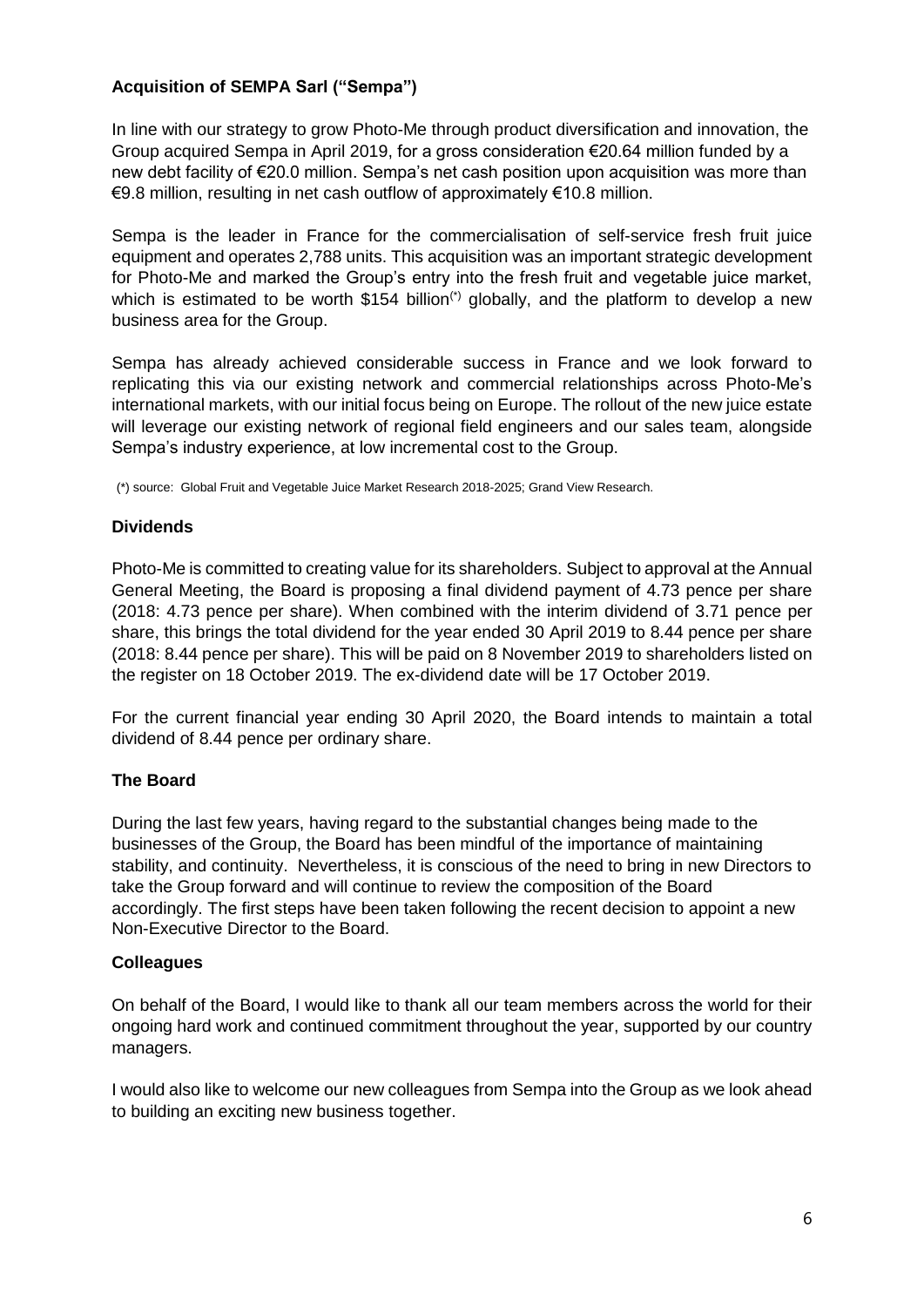# **Current trading and outlook**

Our Laundry business will remain the core growth driver for the Group, accounting for an increasing proportion of the Group's total revenue in the medium term. We will continue to progress our rollout of Identification products for governments, that supports our strong presence in the Identification market.

Our entry into the growing fresh fruit and vegetable market will enable us to further diversify our operations. We plan to replicate the success of this business in France across other geographies in which we operate. In addition, we are investing in new product development to expand the products offered to the end consumer, such as an apple and pineapple juice machine. The intention is for this business to become a significant part of the Group's growth strategy, and in the financial year ending 2020 we will report fresh juice activities separately, alongside our current business areas of Identification, Laundry and Kiosks.

This new business presents an exciting new opportunity for Photo-Me and steps have been taken to introduce patents and innovations to allow us to further penetrate the fresh juice market.

While consumer uncertainty continues to weigh on our business in the UK, we remain confident that overall the Group will continue to perform well in the current financial year and beyond.

*Sir John Lewis Non-executive Chairman 17 July 2019*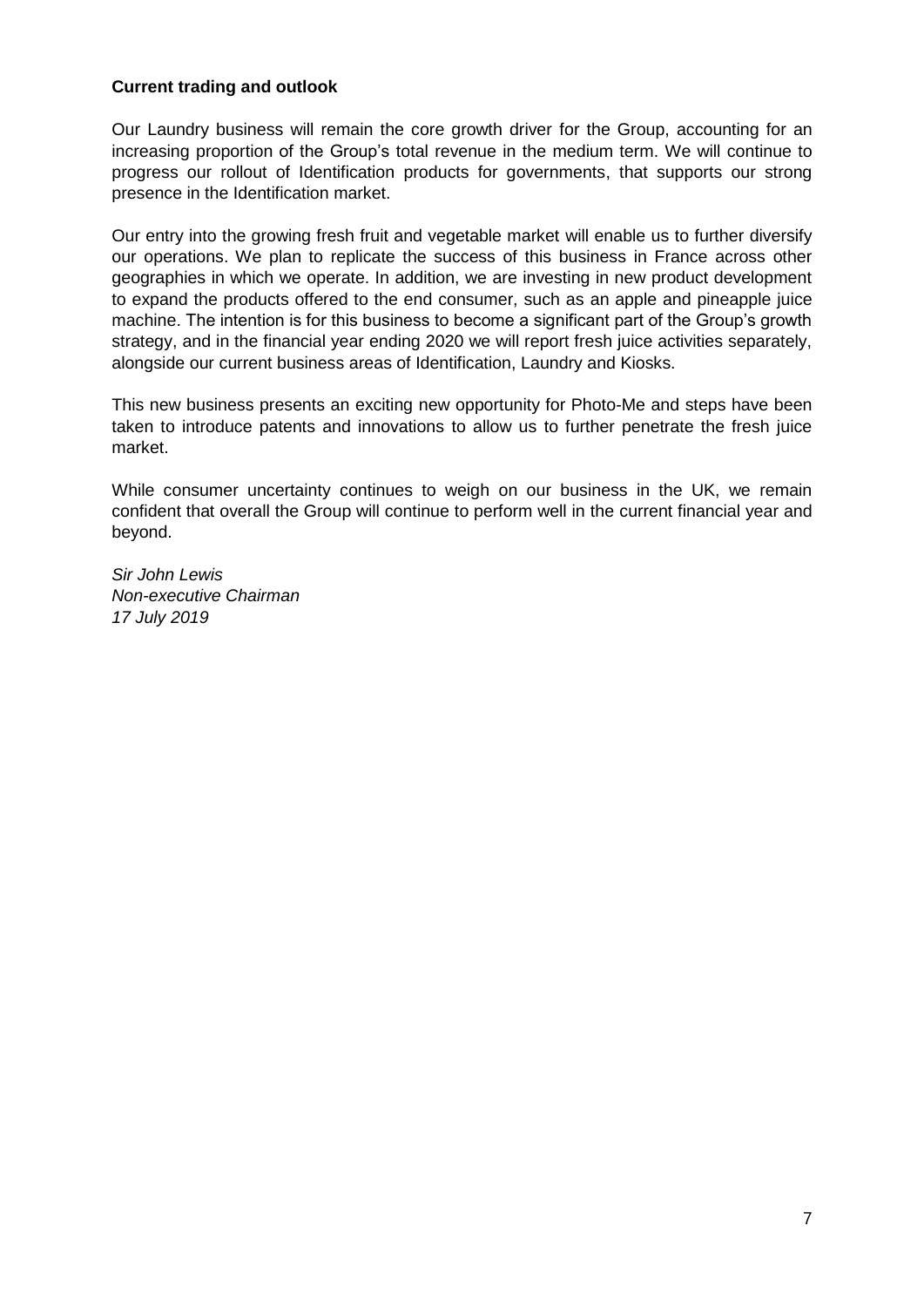### **BUSINESS REVIEW**

The 2019 financial year saw macro headwinds and uncertainty in the UK, resulting in a slowdown in consumer activity and delays to B2B orders. This put pressure on our financial performance, and resulted in a £9.7 million negative revenue impact. As a result, Group revenues declined by 0.7%, and underlying profit before tax by 5.8%.

Across our other geographies, the Group performed well and in line with our expectations. Overall, profit before tax was slightly ahead of our revised expectations.

We continued to make progress on our strategy to expand our Laundry services business and we achieved strong results with a 9.4% increase in total laundry machines deployed, translating to a 19.0% increase in Laundry revenue in the financial year, while total revenue from Revolution laundry units increased by 30.2%.

#### **Growth strategy through product diversification and innovation**

Investment in innovation remains at the core of the business. Photo-Me's growth strategy to deploy new products and technologies, with multiple applications across our vending estate, is underpinned by an ongoing focus on R&D and product diversification.

We have in-house research and development capabilities in France, Portugal, Vietnam and Japan, and we employ a team of 60 dedicated and highly experienced engineers.

Our team specialises in new product and software development, focused on three key areas: (i) the refurbishment and upgrade of our estate; (ii) further development and rollout of our proprietary security biometric identification solutions; and (iii) complementary products and services.

Our largest facility is in France, where our team plays a key role in identifying new market opportunities and carries out small-scale product manufacture and testing. Once new products are fully launched, larger scale production is outsourced to our manufacturing partners.

The expansion of our Laundry business, currently present in Ireland, Portugal, the UK, France, Belgium and the Netherlands, remains a core pillar of the Group's long-term growth strategy, with significant potential across territories where Photo-Me operates.

Expansion is funded by cash generated from our Identification business, which represents a global market-leading estate of hi-tech photobooths offering multiple instant-vending services.

Essentially, our growth strategy is focused on expanding the number of units in operation, increasing the yield per unit, and minimising production and operational costs to the Group in achieving this objective.

We are continually looking for opportunities to enhance our product offering and leverage our established long-term relationships with site owners and our network of 700 dedicated field engineers.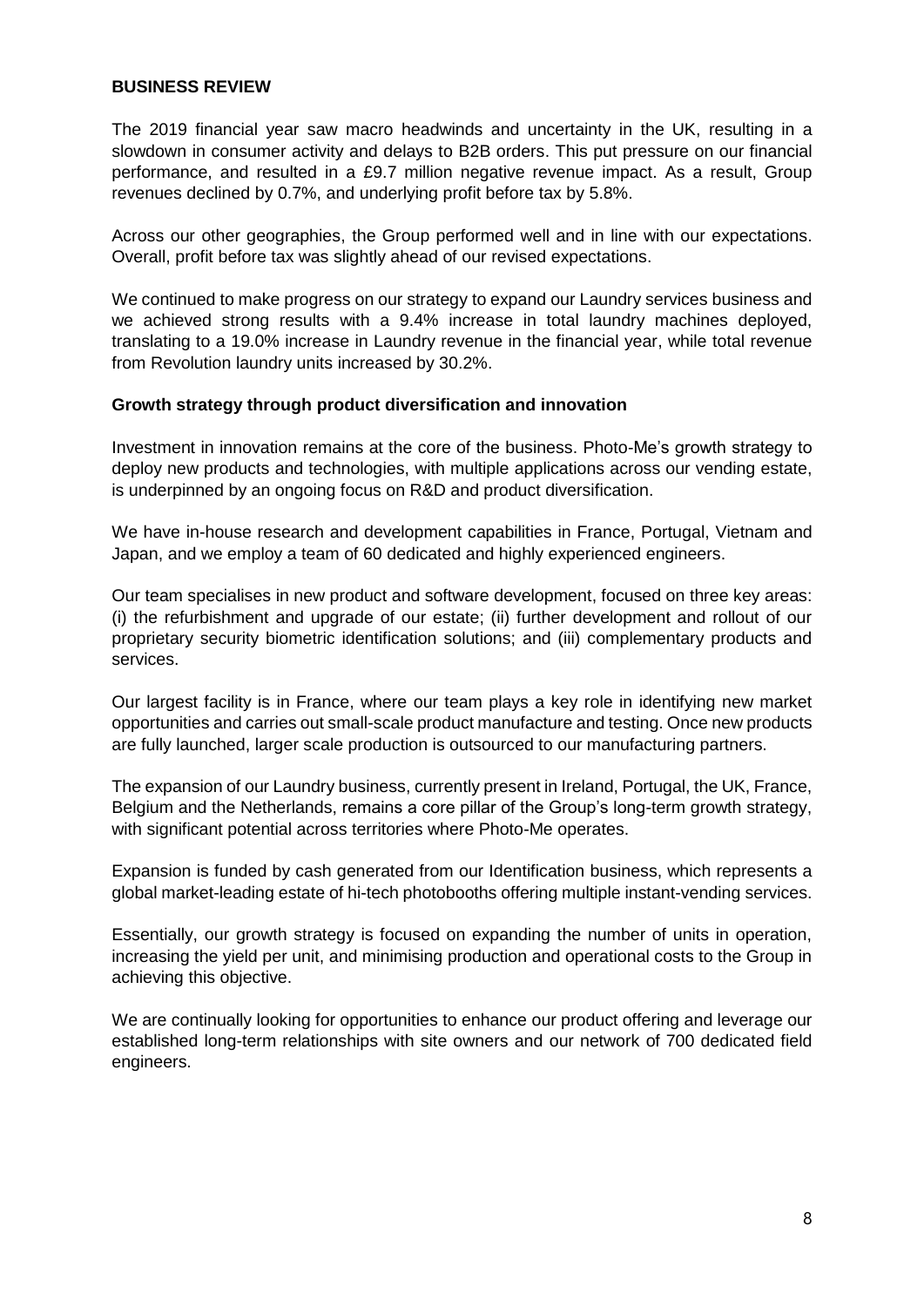# *Development of a fresh fruit and vegetable juice product offering*

As part of our diversification and innovation approach, we entered the growing fresh fruit and vegetable juice market with the acquisition of Sempa in April 2019.

The business operates via a lease model, whereby Sempa sells fresh fruit juice equipment to customers through lease finance agreements. It receives payment upon the sale of the equipment and the lease finance contracts are then subject to renewal every 12 months, on average. Sempa's customers include retail, office and work spaces, and small businesses.

The growing importance people place on their health and well-being makes it an exciting time to enter this market, with the health benefits of juice driving its popularity and potential.

Our intention is for Photo-Me to become the global leader in self-service fresh fruit juice machines and to replicate the success Sempa has seen in France by rolling out the equipment across our European network.

The Group will open a fruit juice dedicated R&D department at our facility in France, with the aim of launching a new and innovative fruit juice machine by the calendar year end.

(\*) Source: Global Fruit and Vegetable Juice Market Research 2018-2025; Grand View Research.

#### *Launch of first banking booth*

In November 2018, the Group launched its first banking booth, which provides front-end retail banking services to customers, in Paris, in partnership with Anytime, a Belgian Fintech business.

The technology allows customers to open a personal or professional bank account and scan in supporting documents. It then takes two days for a new account to be opened once compliance checks have been completed. The new client receives a credit card by post within two days of the account opening. In the long-term, customers will be able to deposit cheques and cash in the booths and speak directly to bank specialists through the screen. A 10 machine pilot is underway in Paris with the support of Anytime.

#### **Overview by principal business area**

#### • *Identification (photobooths and integrated biometric identification solutions)*

Photo-Me is the world's largest operator of photobooths with market-leading photographic quality and technology, operating a well-established network of photobooths. Identification accounts for 61.5% of vending units in operation.

Our strategy is to (i) expand our presence in high-footfall locations; (ii) grow revenue by offering customers a broader range of services via our photobooths; and (iii) penetrate new geographies. In particular, we remain focused on deploying our proven identification security technology.

The increasing appetite from governments for improved and digitalised security ID underpins our growth strategy in this business area.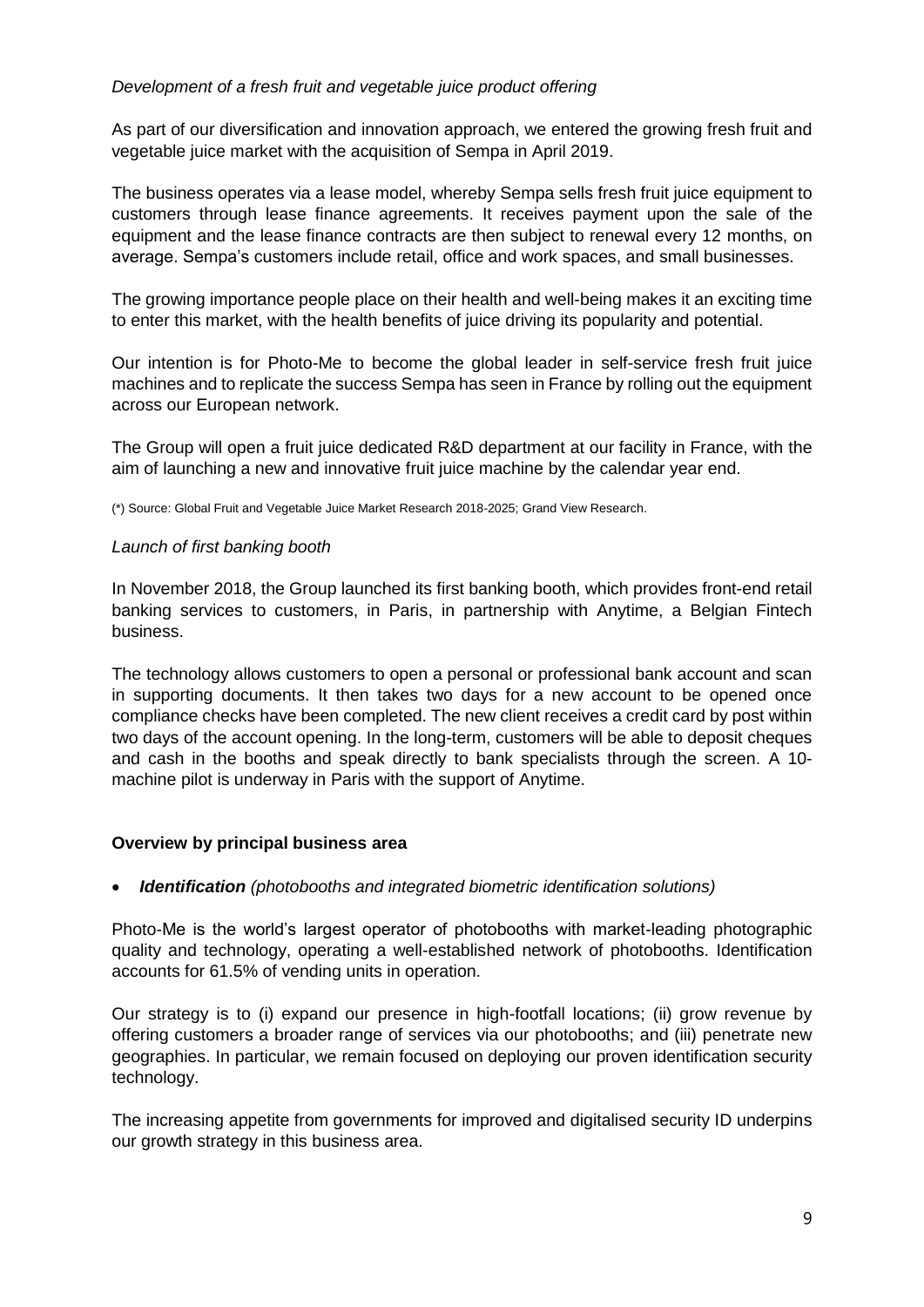|                                                            | 30 April<br>2019 | 30 April<br>2018 | Change    |
|------------------------------------------------------------|------------------|------------------|-----------|
| Number of units in operation                               | 28,873           | 29,015           | $-0.5%$   |
| Percentage of total Group vending estate (number of units) | 61.5%            | 62.0%            | $-0.8%$   |
| Revenue                                                    | £147.7m          | £149.3m          | $-1.1\%$  |
| Capex                                                      | £9.7m            | £13.4m           | $-27.6\%$ |

Excluding the UK, Identification revenue grew by 0.7% and the number of units in operation increased by 0.9%

Overall Identification revenue declined by 1.1% due to a more challenging trading environment in the UK and continued uncertainty around the UK's European Union exit negotiations. Consumer activity slowed and footfall in retail locations was lower year-on-year. In addition, the UK Government's decision to allow photo ID taken on a smart device or camera at home to be used for passport photo ID has impacted Identification volumes and 178 machines were removed from the UK estate, and will be relocated, due to rising operational costs.

Elsewhere, we continued to see a resilient performance aided by the diversification of our photobooth services, including the rollout of our encrypted photo ID upload technology with governments in the UK, France, Germany, Ireland and the Netherlands. In total, the Group has more than 12,000 photobooths connected to government organisations for the secure upload of photo ID. The Board anticipates that this number will continue to grow as discussions with governments progress.

Capex for Identification reduced in the period as we prioritised expenditure on the installation of Revolution machines, only in high-footfall locations.

We will continue to invest in advanced identification technology and innovative solutions. A photobooth capable of delivering photo ID for babies and young children - the 'first of its kind' - is currently in development.

# • *Laundry (unattended laundry services, launderettes, B2B services)*

The Group owns and operates laundry units and has a presence in 12 countries, with operations primarily in France, the UK, Ireland, Belgium and Portugal. The expansion of our Laundry business, organically and by acquisition, remains the primary growth driver for the Group.

|                                                             | 30 April<br>2019 | 30 April<br>2018 | Change   |
|-------------------------------------------------------------|------------------|------------------|----------|
| Total Laundry units deployed (owned, sold and acquisitions) | 4.876            | 4.449            | $+9.4%$  |
| Total revenue from Laundry operations                       | £43.7m           | £36.7m           | $+19.0%$ |
| Revolution (excludes Launderettes and B2B):                 |                  |                  |          |
| Number of Revolutions in operation                          | 2,732            | 2.313            | $+18.1%$ |
| Percentage of total Group vending estate (number of units)  | 5.8%             | 5.0%             | $+16.0%$ |
| <b>Total revenue from Revolutions</b>                       | £27.6m           | £21.2m           | $+30.2%$ |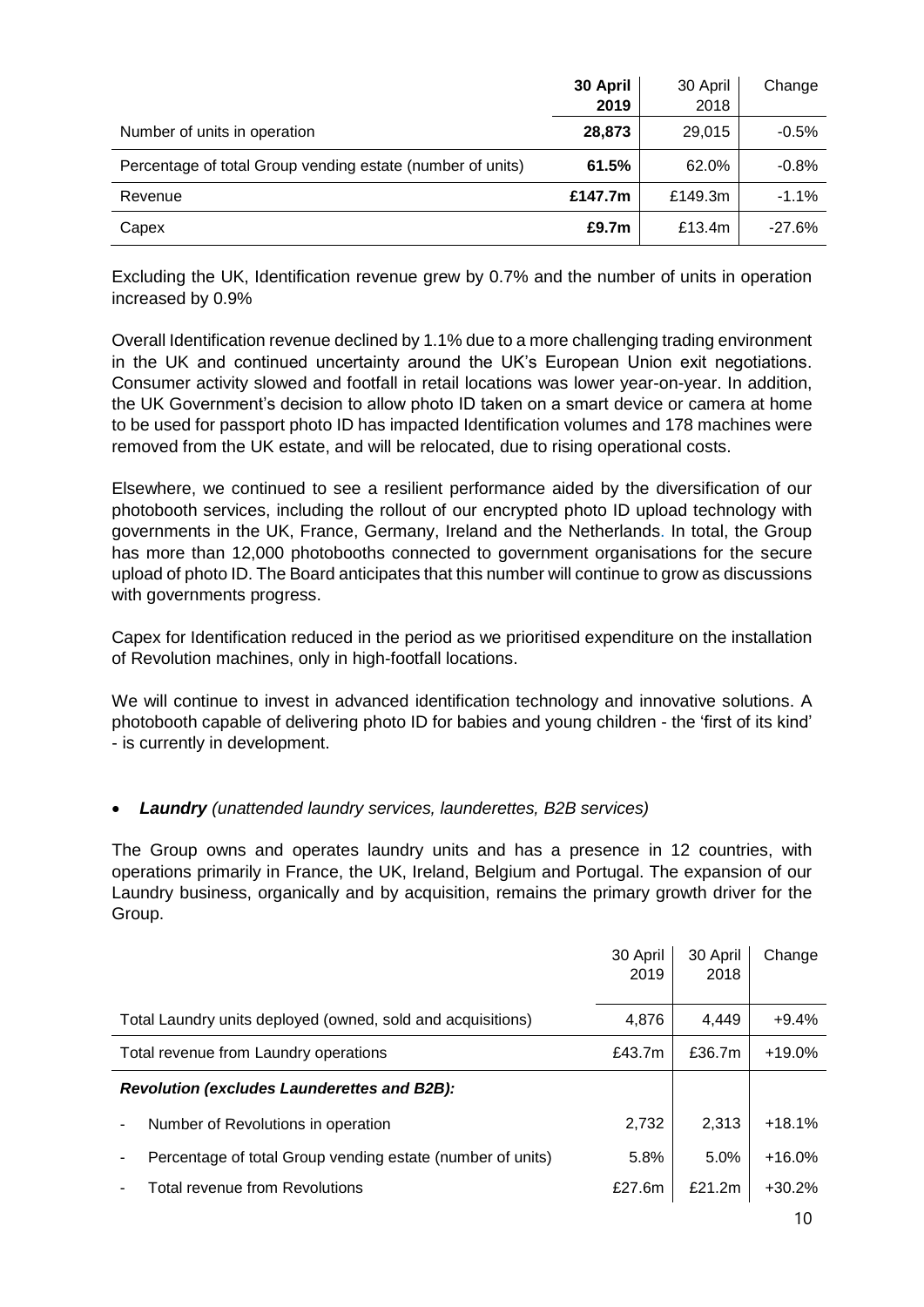*\* There were 2,522 full-time units in operation during FY2019 compared with 2,031 in FY2018.*

Total Laundry revenue grew by 19.0% year-on-year, despite a decrease in B2B Laundry revenue (-£3.6m), and represented 19.2% of total Group revenue in FY 2019, up from 16.0% in the prior year and 10.0% in FY2017.

This reflects the continued expansion of our Laundry operations, with 427 new units installed in the 2019 financial year generating stable revenues. During the period we installed 45 units per month on average (including sales).

The key geographies for growth continue to be the UK, Ireland, Portugal, France and Spain. The Group is looking to expand its presence in Germany (currently 20 units) and Austria (two units).

We anticipate approaching 6,000 owned, sold and acquired laundry units by the end of calendar year 2020, subject to macro-economic factors outside of the Group's control. And we continue to expect this business to contribute an increasing proportion of total Group revenue and profits.

Our Laundry business comprises three areas of operation: Revolution, Launderette, and business-to-business laundry services.

*Revolution* is our 24-hour, outdoor, self-service laundry unit, which is typically located in highfootfall sites such as supermarket car parks and petrol station forecourts. Our strategy is to expand the estate through our partnerships with strategic site owners globally and identify and expand into new high-demand markets.

The number of Revolution units in operation increased by 18.1%, with 2,732 machines operating as at 30 April 2019 (2018: 2,313).

Total revenue from Revolution units increased by 30.2% year-on-year, and now represents 12.1% of our total vending estate compared with 9.2% in 2018, an increase of 2.9 percentage points.

Revolution capex reduced year-on-year reflecting the lower cost of production as well as the Group's focus and discipline around identifying high-footfall locations where the Revolution units will be highly profitable rather being wholly focused on the number of units deployed.

*Launderette* shops are typically situated in or near to town centres where there is limited competition from other laundry services. Our aim is to continue to expand our launderette presence through an owned-and-operated model.

La Wash, our Spanish launderettes franchise company, which the Group acquired in May 2018, contributed revenue of £3.8 million and a profit before tax of £0.9 million, in accordance with our expectations. We are looking to build on our presence in Spain.

*Business-to-business (B2B) laundry services* provides the distribution and leasing of laundry and catering equipment. Our B2B customers include institutions such as hospitals, care homes and universities. The growth strategy is to extend our presence both in the UK and into new territories through acquisitive growth.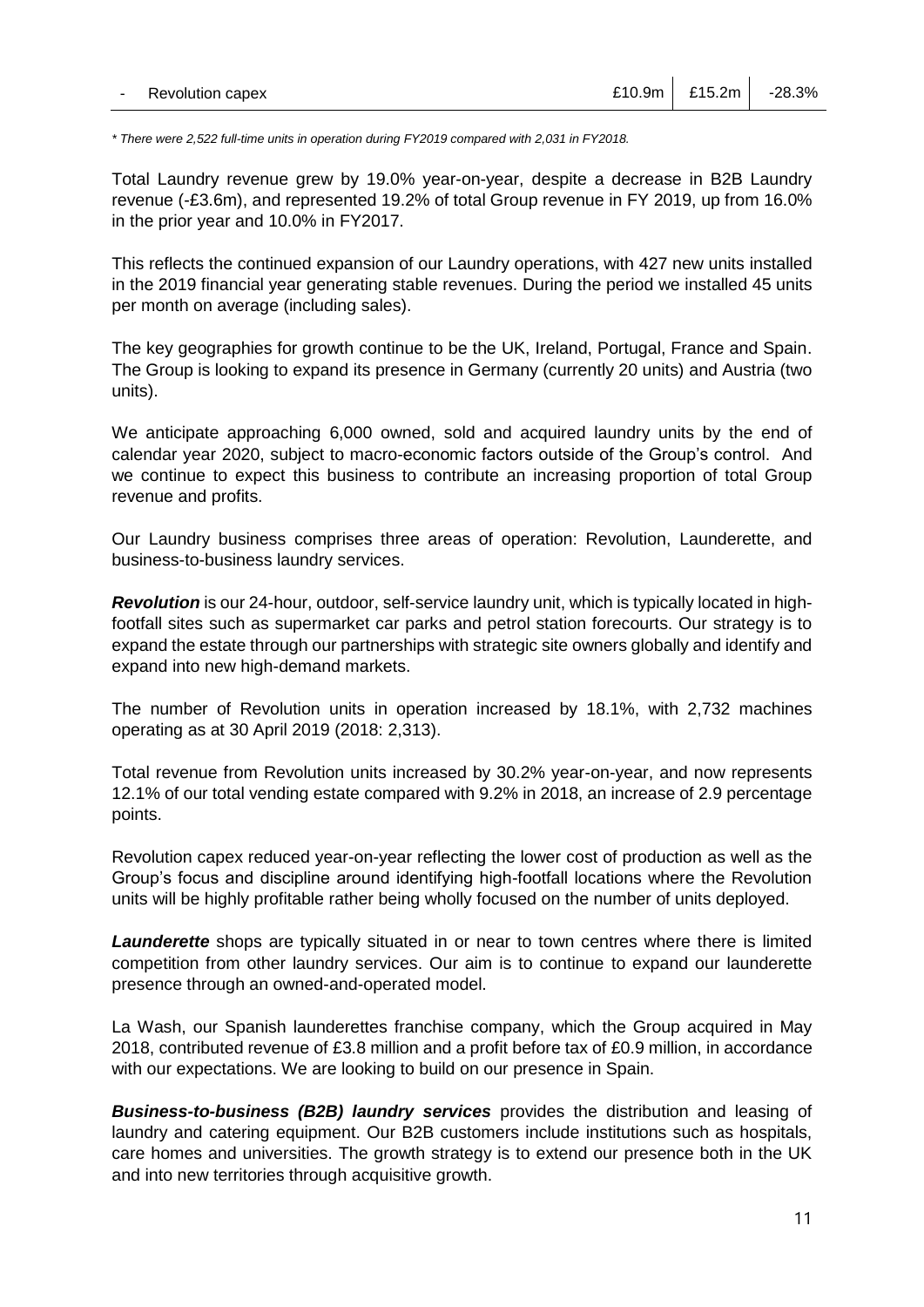The Group's B2B operations are currently focused in the UK, where overall trading became more challenging in the second half of the 2019 financial year. Year-on-year, revenue declined 39% to £5.8 million (2018: £9.5 million), while underlying loss before tax declined to -£0.1m (2018: underlying profit before tax of £1.4 million). As previously announced, due to economic uncertainty, the Group experienced delays in orders that significantly affected the performance of this business. We believe this is a timing issue and that these orders will be recovered in FY2020.

# • *Kiosks (high-quality digital printing services)*

Our digital printing kiosks offer a wide range of print formats and personalised products that are competitively priced. Our latest generation kiosks – Speedlab cube and Speedlab bio – are fully integrated with all major social media networks and offer rapid and high-quality printing for customers.

Our key geographic markets are France, the UK and Switzerland. Our strategy is to capitalise on our market-leading position by increasing our presence in high-footfall locations, extending the range of services in our kiosks, and entering new geographies.

|                                                            | 30 April<br>2019 | 30 April<br>2018 | Change<br>% |
|------------------------------------------------------------|------------------|------------------|-------------|
| Number of units in operation                               | 5,487            | 5,416            | $+1.3%$     |
| Percentage of total Group vending estate (number of units) | 11.7%            | 11.6%            | $+0.9%$     |
| Revenue                                                    | £13.3m           | £16.5m           | $-19.1%$    |
| Capex                                                      | £2.3m            | £3.4m            | $-32.4%$    |

Our kiosk business is profitable and the number of units in operation is growing.

At the period end, the number of kiosks in operation had increased by 1.3%, following the completion of the relocation of kiosks from Photo-Me Retail shops in the UK as part of the 2018 restructuring programme. Upon relocation in France, revenue from these units increased by at least 15.0%.

These Speedlab units were transferred to Photomaton in France, were refurbished, and then redeployed across the country to replace previous generation machines.

The decrease in revenue is due to the removal of 491 kiosks related to the Photo-Me Retail restructuring programme in FY2018. Excluding this, Kiosks revenue has increased by 1.6%.

# *Other vending equipment*

The Group operates 9,621 (2018: 9,829) other vending units such as children's rides (4,749 units), photocopiers (3,391 units) and amusement machines (455 units).

These are typically an extension of our product range at sites where we have an existing relationship with the site owner.

While this is not one of our three principal business areas, these machines are profitable and benefit from synergies relating to other areas of the business, such as our network of field engineers.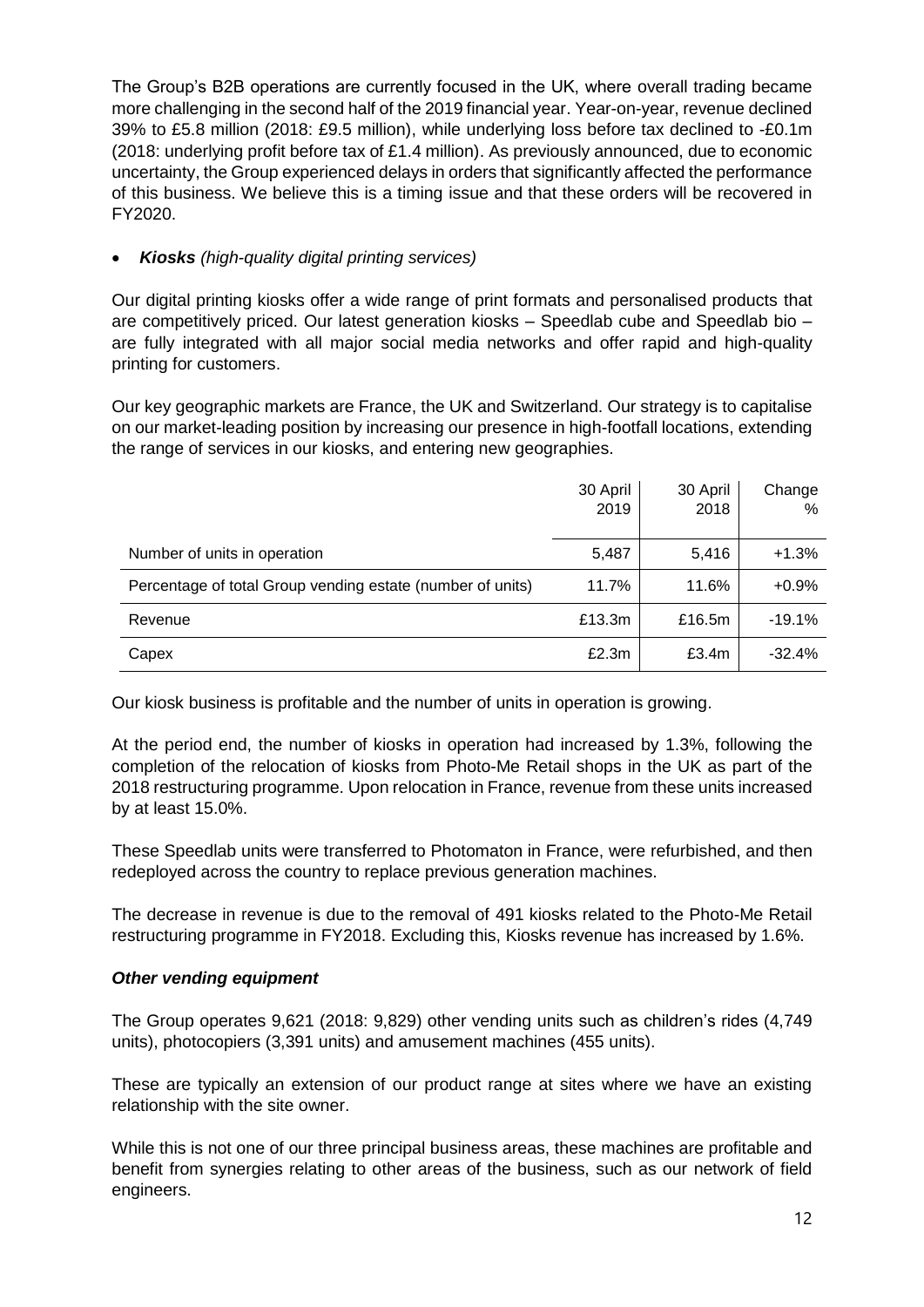Further details on financial and strategic progress in each of our three principal areas of operation are provided in the Review of Performance by Geography.

#### **REVIEW OF PERFORMANCE BY GEOGRAPHY**

Commentary on the Group's financial performance is set out below, in line with the segments as operated by the Board and the management of Photo-Me. These segmental breakdowns are consistent with the information prepared to support the Board decision-making. Although the Group is not managed around product lines, some commentary below relates to the performance of specific products in the relevant geographies.

#### **Key financials**

The Group reports its financial performance based on three geographic regions of operation: (i) Continental Europe; (ii) the UK & Republic of Ireland; and (iii) Asia.

In Continental Europe, revenue grew by 7.9% and operating profit by 5.0%. The performance in the UK & Republic of Ireland was impacted by macro headwinds in the UK, which resulted in a revenue decline of 16.9% and a 32.2% decline in operating profit. The turnaround in Asia continued and, while revenue was down marginally, operating profit decreased by 13.5% including the impact of restructuring fees of £1.8m relating to the Japanese business.

|                                     | <b>Segment revenue</b><br>Year to 30 April |       |                     |       |       | <b>Segment operating profit 3</b><br>Year to 30 April |                     |       |
|-------------------------------------|--------------------------------------------|-------|---------------------|-------|-------|-------------------------------------------------------|---------------------|-------|
|                                     | 2019                                       | 2018  | Change <sup>2</sup> | 20181 | 2019  | 2018                                                  | Change <sup>2</sup> | 20181 |
|                                     | £m                                         | £m    | %                   | £m    | £m    | £m                                                    | %                   | £m    |
| <b>Continental Europe</b>           | 130.7                                      | 121.1 | 7.9%                | 120.6 | 33.5  | 31.9                                                  | $+5.0%$             | 32.0  |
| <b>UK &amp; Republic of Ireland</b> | 52.9                                       | 63.7  | $-16.9%$            | 63.7  | 7.1   | 10.4                                                  | $-32.2%$            | 10.0  |
| Asia                                | 44.5                                       | 45.0  | $-1.0%$             | 45.7  | 4.7   | 5.4                                                   | $-13.5%$            | 5.5   |
|                                     | 228.1                                      | 229.8 | $-0.7%$             | 230.0 | 45.3  | 47.7                                                  | $-1.9%$             | 47.5  |
| <b>Corporate costs</b>              |                                            |       |                     |       | (2.6) | (1.8)                                                 | $+148.8%$           | (1.6) |
|                                     |                                            |       |                     |       | 42.7  | 45.9                                                  | $-7.0%$             | 45.9  |

<sup>1</sup> 2018 trading results of overseas subsidiaries converted at 2019 exchange rates.

<sup>2</sup> Refers to change compared to reported results.

<sup>3</sup> Operating profit exclude results of associate

#### **Vending units in operations**

|                           | As 30 April 2019 |            | At 30 April 2018 |            | Change<br>vear-on- |
|---------------------------|------------------|------------|------------------|------------|--------------------|
|                           | No of units      | % of total | No of units      | % of total |                    |
| <b>Continental Europe</b> | 25,230           | 53.8       | 24.550           | 52.6       | $+2.8%$            |
| UK & Republic of Ireland  | 11.701           | 24.9       | 12.055           | 25.8       | $-2.9%$            |
| Asia                      | 10.025           | 21.3       | 10.105           | 21.6       | $-0.8%$            |
|                           | 46.956           | 100.0      | 46.710           | 100.0      | $+0.5%$            |

In Continental Europe, machine units increased by 2.8% with 266 laundry units, 193 photobooths and 67 kiosks.

In the UK, 225 unprofitable photobooths were removed and an additional 85 Revolution machines were in operation at the period end.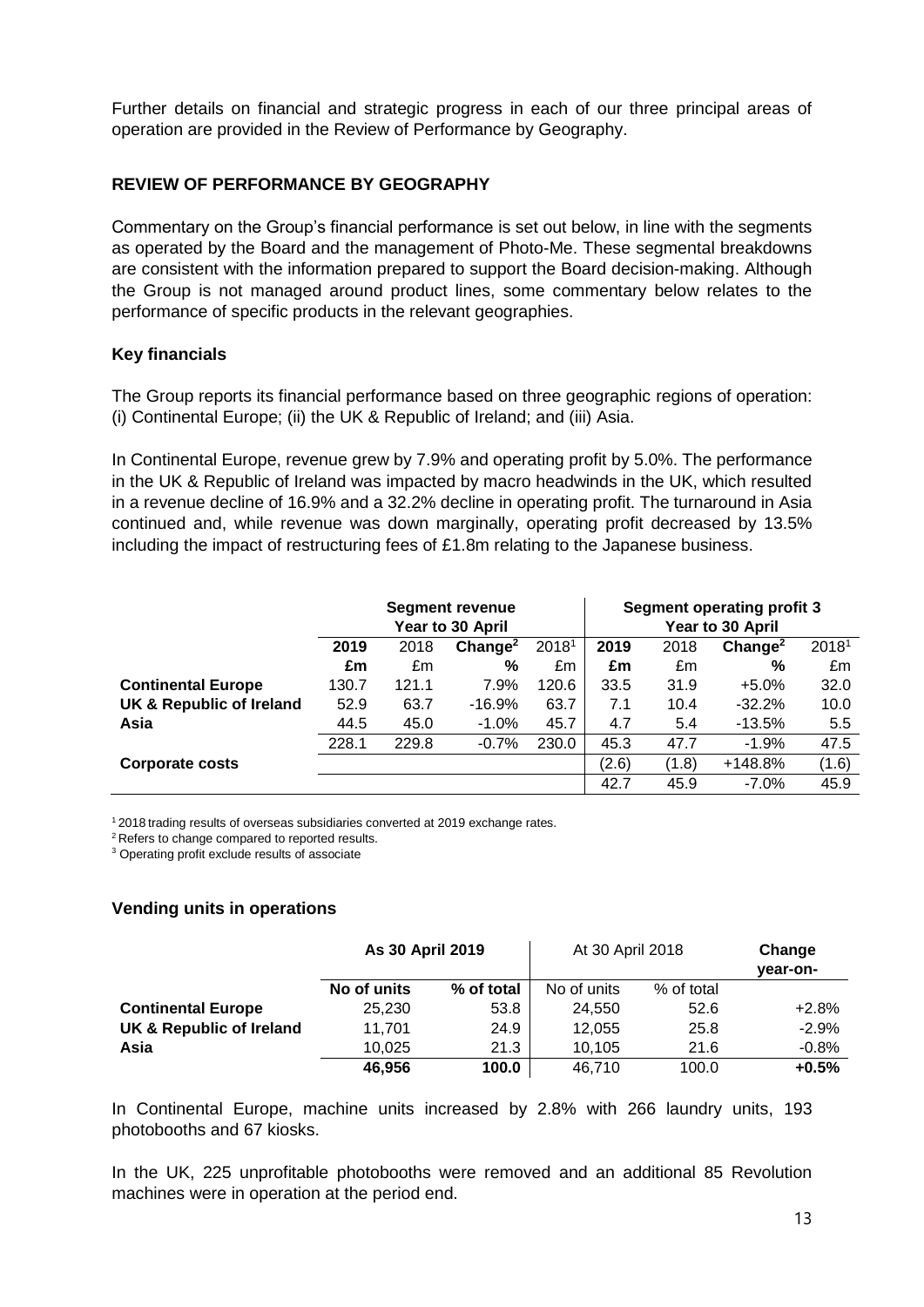Following the restructuring programme, the number of units in Asia stabilised.

# **Continental Europe**

#### *Financial performance*

Continental Europe remains the largest revenue contributor to the Group. As at 30 April 2019, 53.8% of the Group's total units in operation were situated in Continental Europe, compared with 52.6% in the prior year.

This region contributed 57.3% of Group revenues for the year (2018: 52.7%) and 74.1% of Group operating profit before Corporate costs (2018: 66.9%).

Looking forward, the acquisition of Sempa is expected to be earnings enhancing in the financial year ending 30 April 2020 and thereafter. In the financial year ending 30 April 2020, it is expected to contribute profit before tax of approximately £3.2 million at current exchange rates.

#### *Strategic progress*

The Group remains in discussions with the French Government regarding the extension of its secure photo ID transfer technology to include photo ID for new passports and identification cards (91% of photobooths are enabled). Advanced discussions continued with the Dutch Government regarding the deployment of this technology for use in driving licences in the Netherlands, with 70 photobooths already upgraded with this technology.

The Laundry business continued to perform well, including a first-time contribution from La Wash Group, which was acquired in May 2018 for a consideration of £4.4 million. The profit before tax of La Wash was £0.9 million in FY2019. The expansion of Revolution laundry operations in Portugal, France and Spain has continued and the Group is looking at the viability of the German and Austrian markets.

The acquisition of Sempa during the period marks a significant new opportunity for the division, as Photo-Me becomes the leading player in the French self-service fresh juice equipment market, with plans to expand this offer into other countries in Europe via the Group's existing commercial network.

#### **UK & Republic of Ireland (including Corporate)**

#### *Financial performance*

The performance of this division was impacted by the macro environment, which generated ongoing consumer uncertainty during the financial year, in relation to the UK's European Union exit negotiations and the tough trading conditions faced by retailers. A slowdown in consumer spending had a significant effect on earnings in the UK, which affected performance at a Group level. UK revenues in the first half were also temporarily impacted by the restructuring of Photo-Me Retail in the UK market in H2 2018. Photo-Me Retail now operates 241 kiosks, which generate very high revenue levels and the business is profitable.

In Ireland, the continued rollout of Laundry has delivered 64 new Revolutions, and revenue in the country increased significantly by 19.0% in FY2019.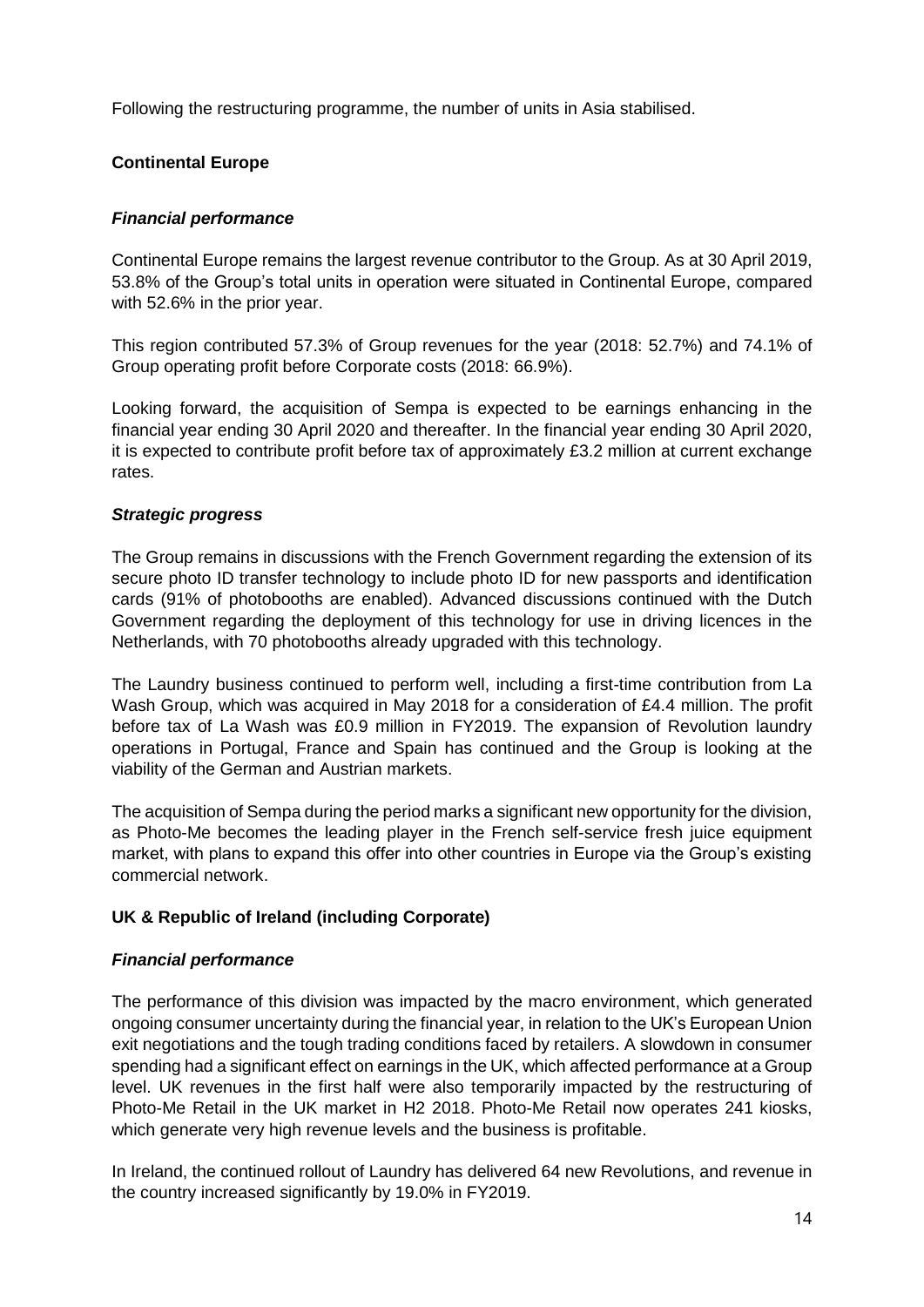The UK & Republic of Ireland division contributed 23.2% of Group revenue in the 2019 financial year (2018: 27.7%), and 15.6% of operating profit before corporate costs (2018: 21.8%).

Revenue was £52.9 million, representing a decline of 16.9% compared with the prior year. Operating profit was £7.1 million, down 32.2%.

As at 30 April 2019, 24.9% of the Group's total units in operation were situated in the UK & Republic of Ireland (2018: 25.8%).

#### *Strategic progress*

In its Identification business, the Group continued to focus on the rollout of secure digital upload technology for Irish Online Passport renewal and British passport renewals. In total, 51.0% of the photobooths are now enabled for UK passport renewals.

Laundry continued to grow apace in the Republic of Ireland, with 64 units deployed in the period. Laundry revenues now account for 77.4% of the country's total revenue (2018: 72.2%).

#### **Asia**

#### *Financial performance*

The Group's turnaround plan implemented in H2 2018, to address the significant challenges in the Japanese market, identified in the 2018 financial year, has proven highly effective. The business has recovered faster than initially expected and is performing well. Trading in the other countries in Asia remains strong.

Asia contributed to 19.5% of Group revenue (2018: 19.6%) and 10.3% of Group operating profit excluding corporate costs (2018: 11.3%).

At constant currency, revenue was down marginally (-0.8%) and operating profit decreased by 13.5%, including the costs of restructuring the Japanese business.

The restructuring programme in Japan was completed in the period, at a total cost of £1.8 million. Excluding this one-off cost, operating profit in Asia was £6.5 million compared to £5.4 million in FY2018, an increase of 20.2%.

As at 30 April 2019, 21.3% of the Group's total units in operation were situated in Asia, compared with 21.6% in the prior year.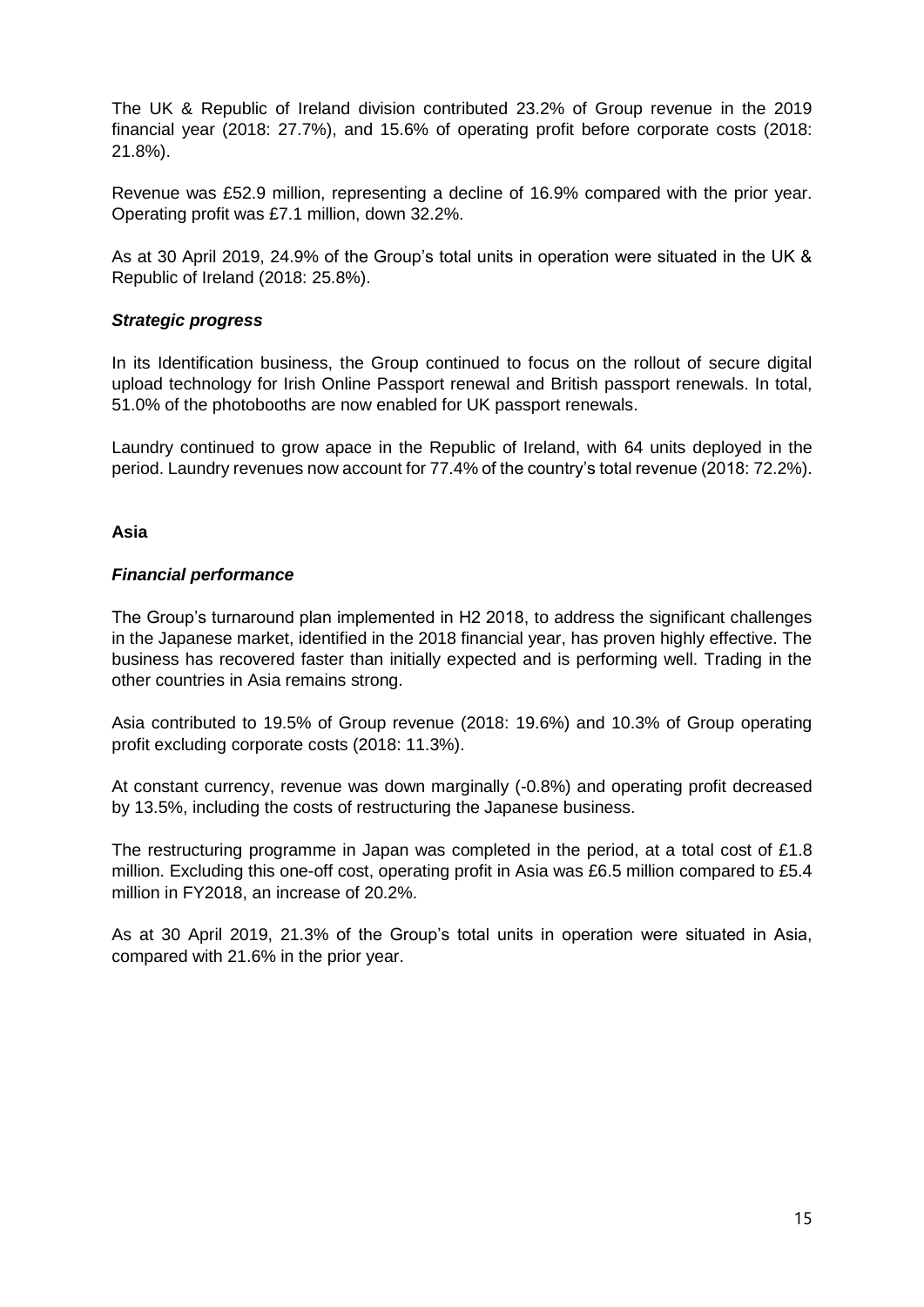# *Strategic progress*

While the photo identification market in Japan remains highly competitive, the Board continues to believe that there are growth opportunities, given Photo-Me's dominant market position in the country. As a result, the Group intends to commence the deployment of its new units, which have a significantly lower production cost than the units deployed previously and will offer a 35.0% faster return on investment.

# **Key Performance Indicators (KPIs)**

The Group measures its performance using a mixture of financial and non-financial indicators. The main objective of these KPIs is to ensure the Group remains highly cash generative, delivers sustained long-term profitability, preserves the value of its assets, and provides high returns to shareholders.

| <b>Description</b>                                        | Relevance                                                                                                                                                 | Performance      |                  |
|-----------------------------------------------------------|-----------------------------------------------------------------------------------------------------------------------------------------------------------|------------------|------------------|
|                                                           |                                                                                                                                                           | 30 April<br>2019 | 30 April<br>2018 |
| Total Group revenue at actual<br>rate of exchange         |                                                                                                                                                           | £228.1m          | £229.8m          |
| Group profit before tax                                   |                                                                                                                                                           | £42.6 $m$        | £50.2m           |
| Underlying profit before tax                              |                                                                                                                                                           | £44.1m           | £46.8m           |
| <b>EBITDA</b> margin                                      | The EBITDA margin is a good indicator<br>of improved profitability                                                                                        | 31.4%            | 32.0%            |
| Gross takings (including<br>Photo-Me Retail)              | Gross takings is an important indicator<br>of the trend in our core vending<br>business                                                                   | $-0.7%$          | $+3.9%$          |
| Increase in number of<br>photobooths                      | The increase in number of photobooths<br>is a constant priority and a main driver<br>for growth                                                           | $-142$           | $+474$           |
| Increase in number of Laundry<br>units (operated or sold) | The increase in number of laundry units<br>measures our penetration in markets<br>where there is a significant potential for<br>growth and strong profits | $+427$           | $+1,198$         |

# **Our team**

At Photo-Me, our team is structured to reflect our entrepreneurial and creative heritage and is aligned to our business strategy and objectives. We are committed to nurturing talent within our teams and developing the next generation of leaders.

This year the business has met with both challenges and successes. I would like to take this opportunity specifically to thank the teams who have worked so successfully on the recovery of our Japan operations to deliver strong results that give us real confidence in the future of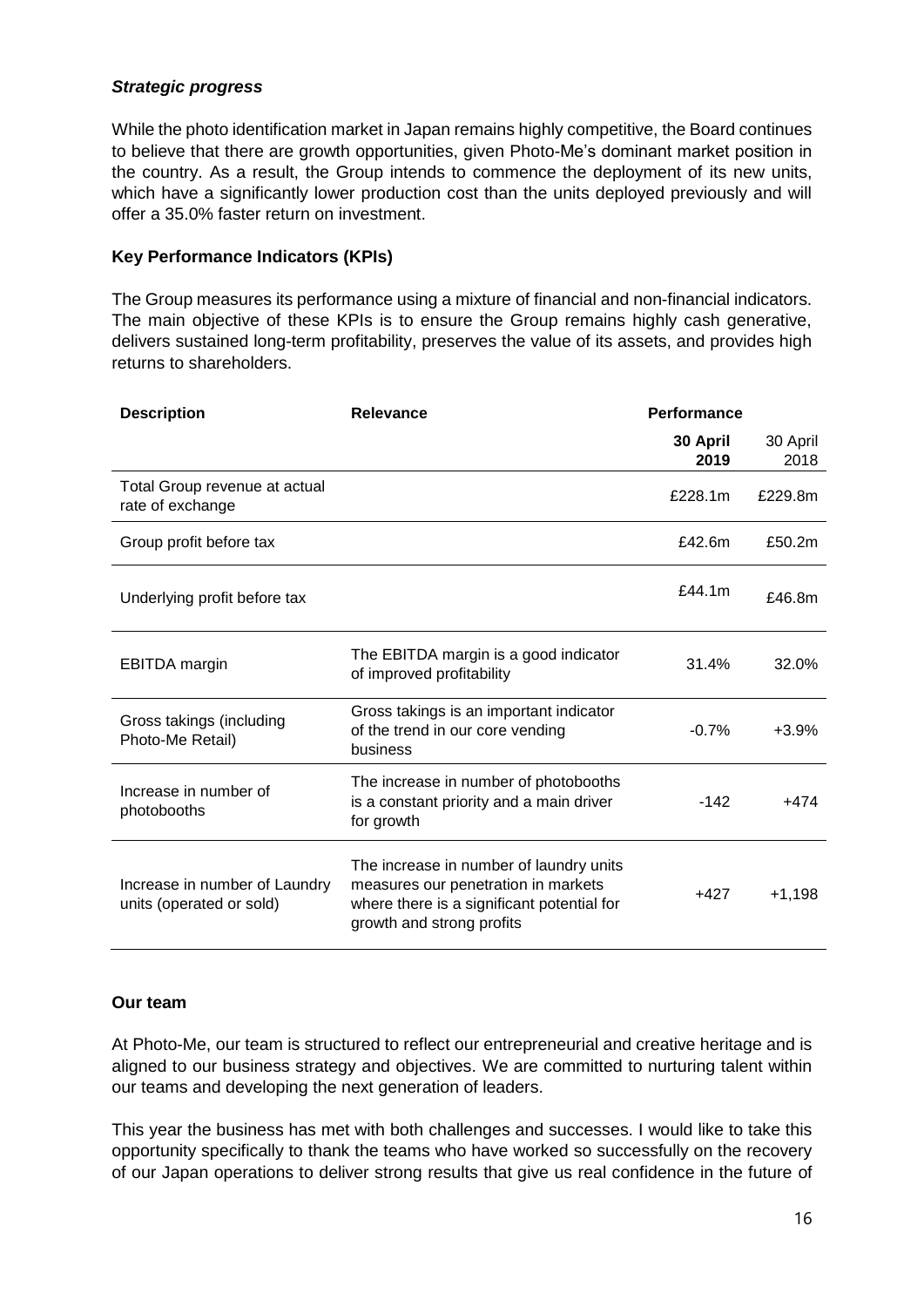this business. I would also like to acknowledge the ongoing hard work of our teams, which continue to meet the challenges of the UK market.

In addition, I would like to welcome the Sempa team to Photo-Me. We look forward to replicating the success they have already achieved in France across the territories that Photo-Me operates, through the sharing of technological and industry expertise.

#### **Future Prospects**

The Group will remain focused on driving profitability from its existing estate and investing in new and complementary products to extend the suite of services available through its established instant-service equipment network. There will be a strong focus on R&D, particularly as it relates to the Group's fresh fruit juice offering and its entry into this highly attractive new market for the Group. We remain confident for the future.

#### **FINANCIAL REVIEW**

#### **Financial performance**

The Group delivered a stable performance despite significant headwinds in the UK market, that impacted the financial performance of the UK & Republic of Ireland region.

Reported revenue declined by 0.7% to £228.1 million, supported by the continued growth of our Laundry operations in Europe and a strong recovery in Asia.

Operating profit also declined by 7.0%.

|                                         | <b>April 2019</b> | <b>April 2018</b> |
|-----------------------------------------|-------------------|-------------------|
|                                         | £m                | £m                |
| Revenue                                 | 228.1             | 229.8             |
| EBITDA (excluding associates)           | 69.7              | 71.0              |
| Operating profit (excluding associates) | 42.7              | 45.9              |
| Profit before tax                       | 42.6              | 50.2              |
| Profit after tax                        | 31.3              | 40.3              |

The movements in turnover are outlined in the following table:

|                                  | £M     |
|----------------------------------|--------|
| Turnover at 30 April 2018        | 229.8  |
| Change in core business revenue: |        |
| <b>Continental Europe</b>        | 10.1   |
| UK & Ireland                     | (10.8) |
| Asia                             | (1.2)  |
| Impact of exchange rates         | 0.2    |
| Turnover at 30 April 2019        | 228.1  |

The decline in the profit before tax can be explained as follows:

|                                    | £m    |
|------------------------------------|-------|
| Profit before tax at 30 April 2018 | 50.2  |
| Effect of acquisitions             | 0.9   |
| Changes in revenue                 | (5.5) |
| Changes in costs                   | 2.8   |

£m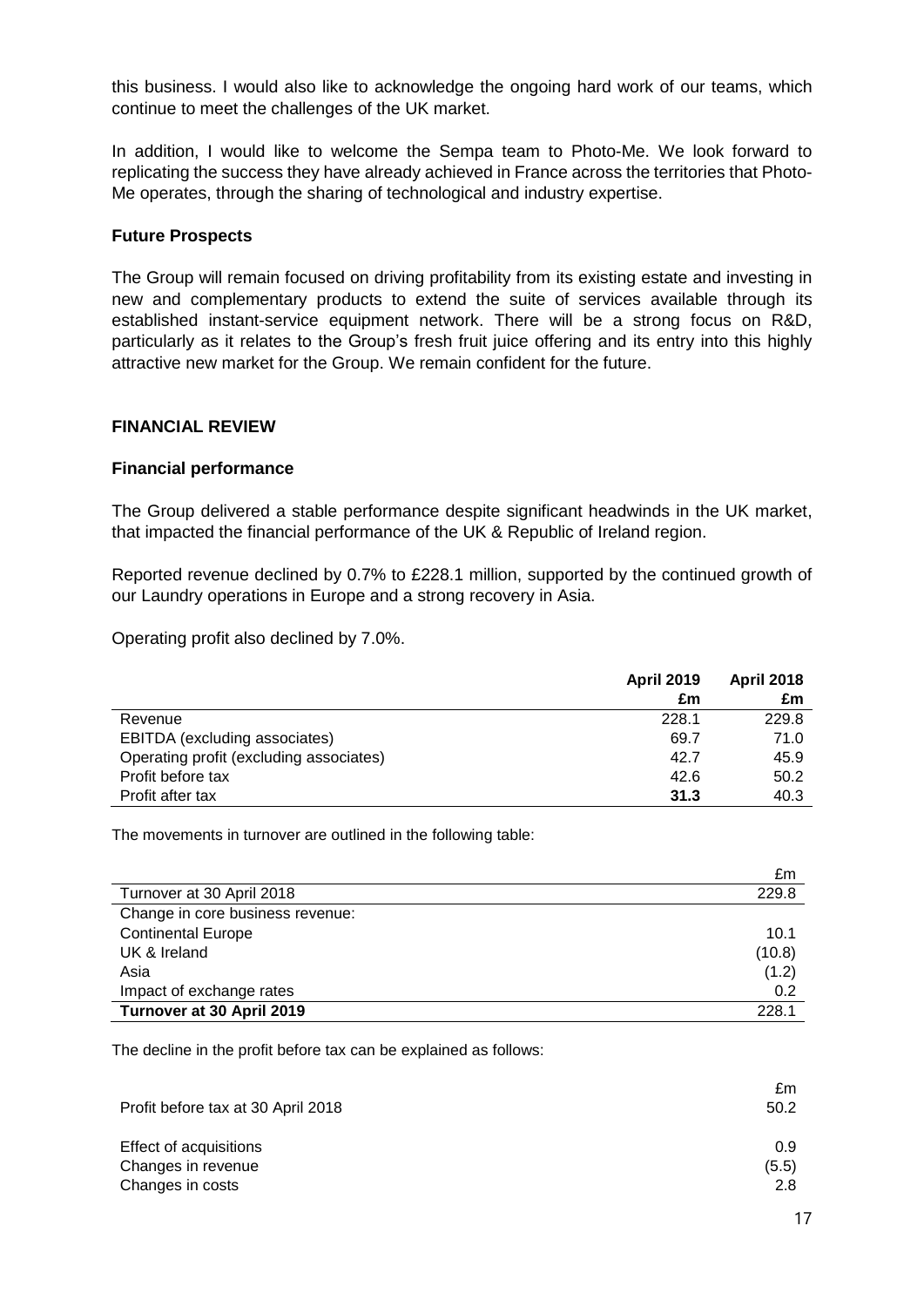| Restructuring costs                                                  | 0.8   |
|----------------------------------------------------------------------|-------|
| Profit on sale of former head office                                 | (2.3) |
| Increase in net finance income & other gains (Max Sight gain, £3.7m) | (4.2) |
| Impact of exchange rates                                             | (0.1) |
| Profit before tax at 30 April 2019                                   | 42.6  |

#### **Review of operating costs**

Operating costs were £185.5 million:

Staff costs were £48.9 million. The ratio of staff costs to revenue is 21.4% (2018: 22.5%).

|                                    | <b>April 2019</b><br>£m | <b>April 2018</b><br>£m | April 2018<br>(constant rate)<br>£m |
|------------------------------------|-------------------------|-------------------------|-------------------------------------|
| Staff costs                        | 48.9                    | 51.7                    | 51.7                                |
| Inventory costs                    | 19.5                    | 23.6                    | 23.6                                |
| Other operating costs              | 89.9                    | 85.9                    | 86.3                                |
|                                    | 158.3                   | 161.2                   | 161.6                               |
| Depreciation and amortisation      | 27.0                    | 25.1                    | 25.1                                |
| Profit on disposal of fixed assets | 0.2                     | (2.4)                   | (2.4)                               |
| <b>Operating costs</b>             | 185.5                   | 183.9                   | 184.3                               |

#### **Earnings per share**

Diluted earnings per share were 8.26 pence (2018: 10.60 pence), a decrease of 22.1%. Basic earnings per share were 8.27 pence (2018: 10.64 pence).

#### **Taxation**

The Group tax charge of £11.3 million corresponds to an effective tax rate of 26.6% (2018: 19.7%). The increase in the effective tax rate over last year is attributable to a one off catch up deferred tax charge in the Group's French operations.

The Group undertakes business in 18 countries worldwide, with most of the tax charge arising in France, Japan and the UK In each jurisdiction in which the Group operates, operations are organised so that the Group pays the appropriate amount of tax at the right time in accordance with local regulations, and ensuring compliance with the Group's tax policy and guidelines.

#### **Dividends**

During the year, the Group paid dividends totalling £31.9 million in respect of the interim and final dividends for the year ended 30 April 2018.

The interim dividend for the year ended 30 April 2019 was 3.71 pence per share (2018: 3.71 pence), which was paid to shareholders on the register on 5 April 2019.

#### **Statement of financial position**

The Group balance sheet can be summarised as follows: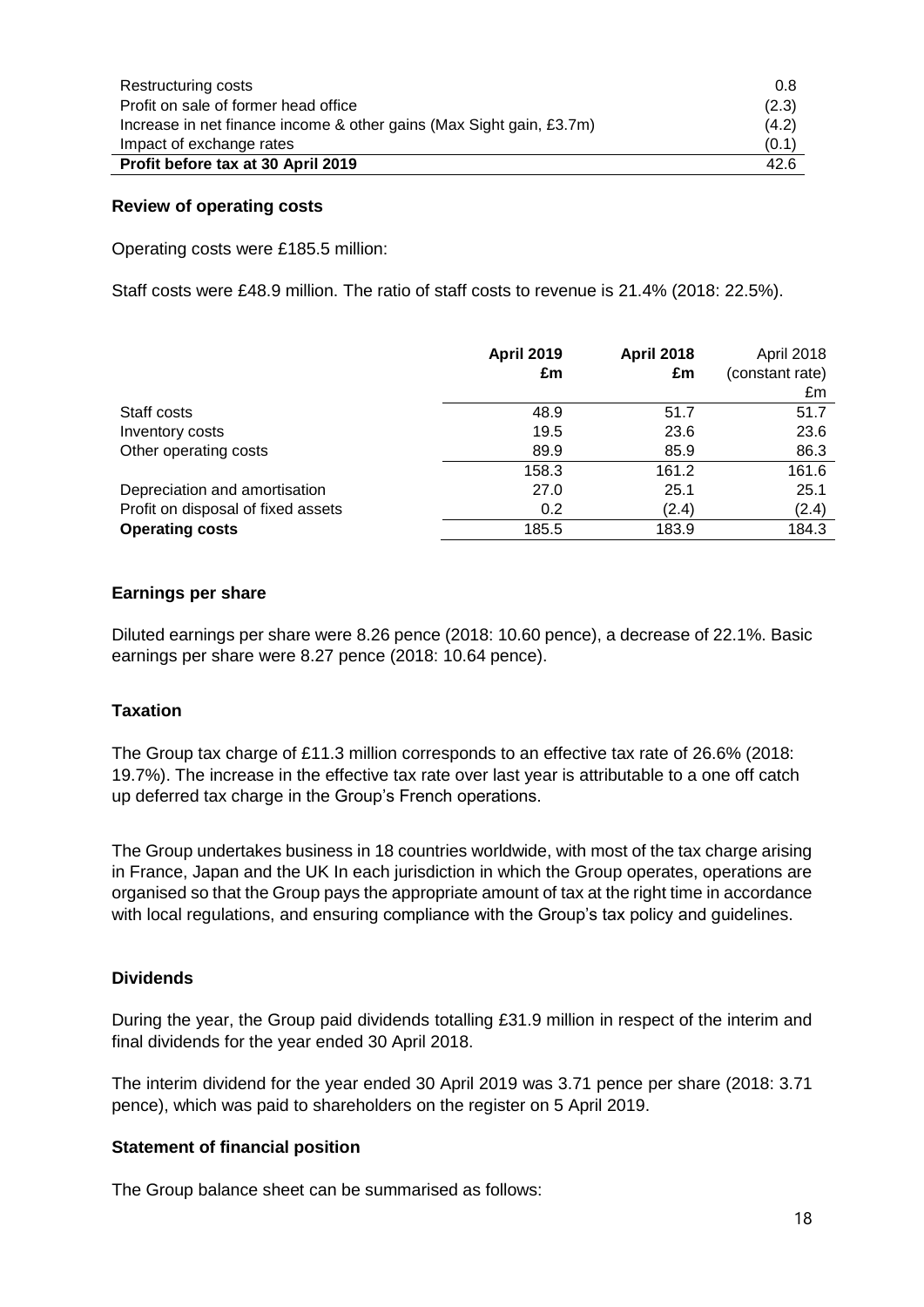|                                            | <b>April 2019</b> | <b>April 2018</b> |
|--------------------------------------------|-------------------|-------------------|
|                                            | £m                | £m                |
| Non-current assets (excl. deposits)        | 142.3             | 130.6             |
| Current assets (excl. cash and deposits)   | 44.1              | 48.0              |
| Non-current liabilities (excl. borrowings) | (11.1)            | (8.4)             |
| Current liabilities (excl. borrowings)     | (47.8)            | (52.0)            |
| Net cash                                   | 16.3              | 26.7              |
| Total equity                               | 143.8             | 144.9             |
| Minority interests                         | (1.9)             | (1.6)             |
| Total shareholders' funds                  | 141.9             | 143.3             |

Following the payment of dividends of £31.9 million, shareholders' funds at 30 April 2019 amounted to £141.9 million, a decrease of £1.4 million compared with the previous financial year-end.

Non-current assets detailed are outlined in the following table:

|                                           | <b>April 2019</b> | <b>April 2018</b> |
|-------------------------------------------|-------------------|-------------------|
|                                           | £m                | £m                |
| Goodwill                                  | 26.6              | 13.4              |
| R&D costs capitalised                     | 6.1               | 6.5               |
| Other intangible assets                   | 9.1               | 7.5               |
| Operating equipment                       | 81.8              | 80.8              |
| Plant and machinery                       | 10.4              | 9.5               |
| Land and buildings                        | 3.2               | 2.3               |
| Investment property                       | 0.7               | 0.7               |
|                                           | 137.9             | 120.7             |
| Investments                               | 1.7               | 5.9               |
| Deferred tax assets                       | 0.9               | 1.9               |
| Trade and other receivables               | 1.8               | 2.1               |
| Total non-current assets (excl. deposits) | 142.3             | 130.6             |

#### **Cash flow and net cash position**

|                                       | <b>April 2019</b><br>£m | <b>April 2018</b><br>£m |
|---------------------------------------|-------------------------|-------------------------|
| Opening net cash                      | 26.7                    | 39.2                    |
| Cash generated from operations        | 63.9                    | 61.0                    |
| Taxation                              | (6.2)                   | (8.3)                   |
| Net cash generated from operations    | 57.7                    | 52.7                    |
| Net cash used in investing activities | (36.4)                  | (39.9)                  |
| Dividends paid net of shares issued   | (31.7)                  | (25.1)                  |
| Net cash utilised                     | (10.4)                  | (12.3)                  |
| Impact of exchange rates              |                         | (0.2)                   |
| Net cash outflow                      | (10.4)                  | (12.5)                  |
| Closing net cash                      | 16.3                    | 26.7                    |

The net cash generated from operations improved by 9.5% in FY2019. The net cash used in investing activities decreased to £36.4 million (2018: £39.9 million). Closing net cash was £16.3 million.

Outstanding debt of £69.3 million (2018: £33.7 million) was deducted from the closing net cash balance at 30 April 2019.

Total cash and cash equivalents at 30 April 2019 were £84.6 million (2018: £58.7 million).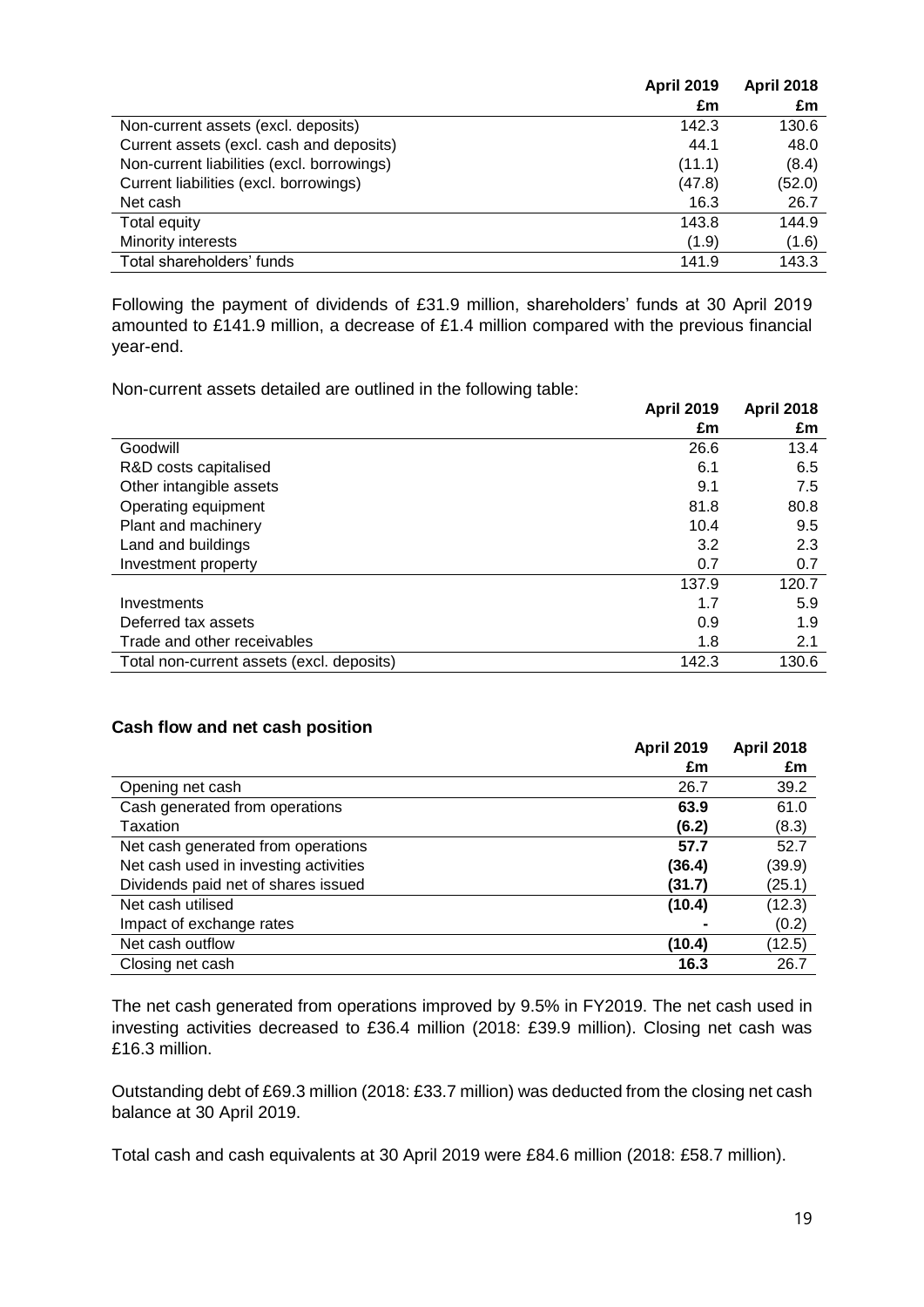At the end of April 2019, the Group's net cash was £16.3 million (2018: £26.7 million), and could be split as follows:

|                          | <b>Cash and</b><br>deposits | <b>Borrowings</b><br>£m | <b>Net Cash</b><br>£m |
|--------------------------|-----------------------------|-------------------------|-----------------------|
| Balance at 30 April 2018 | £m<br>60.4                  | (33.7)                  | 26.7                  |
| Cash flow                | 25.9                        | (35.2)                  | (9.3)                 |
| Non-cash movements       | (0.7)                       | (0.4)                   | (1.1)                 |
| Balance at 30 April 2019 | 85.6                        | (69.3)                  | 16.3                  |

*Serge Crasnianski Chief Executive Officer & Deputy Chairman 17 July 2019*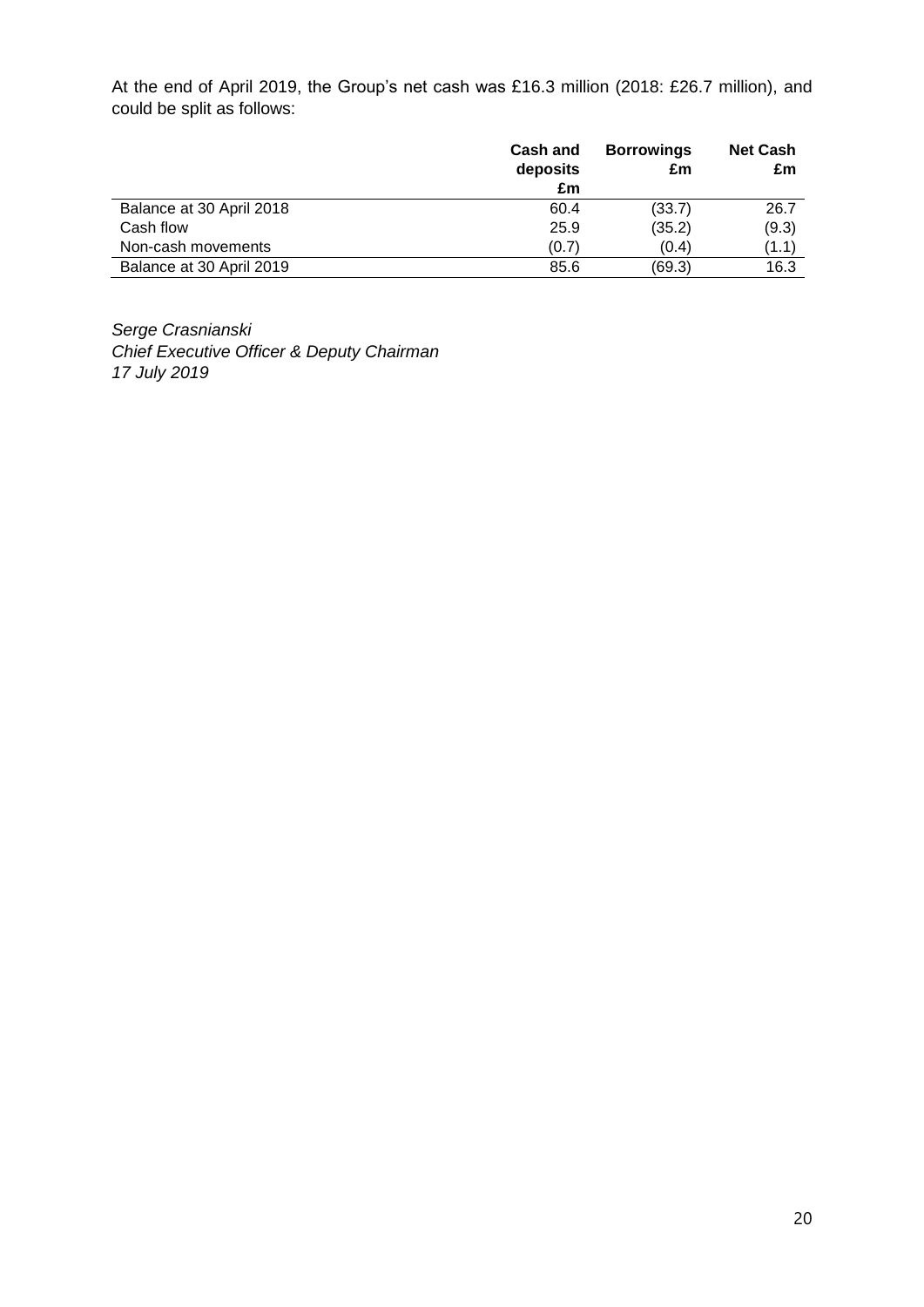# **PRINCIPAL RISKS**

Similar to any business, the Group faces risks and uncertainties that could impact the achievement of the Group's strategy. These risks are accepted as inherent to the Group's business. The Board recognises that the nature and scope of these risks can change; it therefore regularly reviews the risks faced by the Group as well as the systems and processes to mitigate them.

The table below sets out what the Board believes to be the principal risks and uncertainties, their impact, and actions taken to mitigate them.

| Nature of the risk                               | <b>Description and impact</b>                                                                                                                                                                                                                                                                                                                       | <b>Mitigation</b>                                                                                                                                                                                                                                                                                                                                 |
|--------------------------------------------------|-----------------------------------------------------------------------------------------------------------------------------------------------------------------------------------------------------------------------------------------------------------------------------------------------------------------------------------------------------|---------------------------------------------------------------------------------------------------------------------------------------------------------------------------------------------------------------------------------------------------------------------------------------------------------------------------------------------------|
| <b>Economic</b>                                  |                                                                                                                                                                                                                                                                                                                                                     |                                                                                                                                                                                                                                                                                                                                                   |
| Global economic conditions                       | Economic growth has a major<br>influence on consumer<br>spending. A sustained period of<br>economic recession could lead<br>to a decrease in consumer<br>expenditure in discretionary<br>areas.                                                                                                                                                     | The Group focuses on<br>maintaining the characteristics<br>and affordability of its needs-<br>driven products.                                                                                                                                                                                                                                    |
| Volatility of foreign exchange<br>rates          | The majority of the Group's<br>revenue and profit is generated<br>outside the UK, and the Group<br>results could be adversely<br>impacted by an increase in the<br>value of sterling relative to<br>those currencies.                                                                                                                               | The Group hedges its exposure<br>to currency fluctuations on<br>transactions, as relevant.<br>However, by its nature, in the<br>Board's opinion, it is very<br>difficult to hedge against<br>currency fluctuations arising<br>from translation in consolidation<br>in a cost-effective manner.                                                    |
| <b>Regulations</b>                               |                                                                                                                                                                                                                                                                                                                                                     |                                                                                                                                                                                                                                                                                                                                                   |
| Centralisation of the production<br>of ID photos | In many European countries<br>where the Group operates, if<br>governments were to implement<br>centralised image capture, for<br>biometric passport and other<br>applications, or widen the<br>acceptance of self-made or<br>home-made photographs for<br>official document applications,<br>the Group's revenues and<br>profits could be affected. | The Group has developed new<br>systems that respond to this<br>situation, leveraging 3D<br>technology in ID security<br>standards, and securely linking<br>our booths to the administration<br>repositories. Solutions are in<br>place in France, Ireland,<br>Germany, Switzerland and the<br>UK; discussions in Belgium and<br>the Netherlands). |
|                                                  |                                                                                                                                                                                                                                                                                                                                                     | Furthermore, the Group also<br>ensures that its ID products<br>remain affordable and of a high<br>quality.                                                                                                                                                                                                                                        |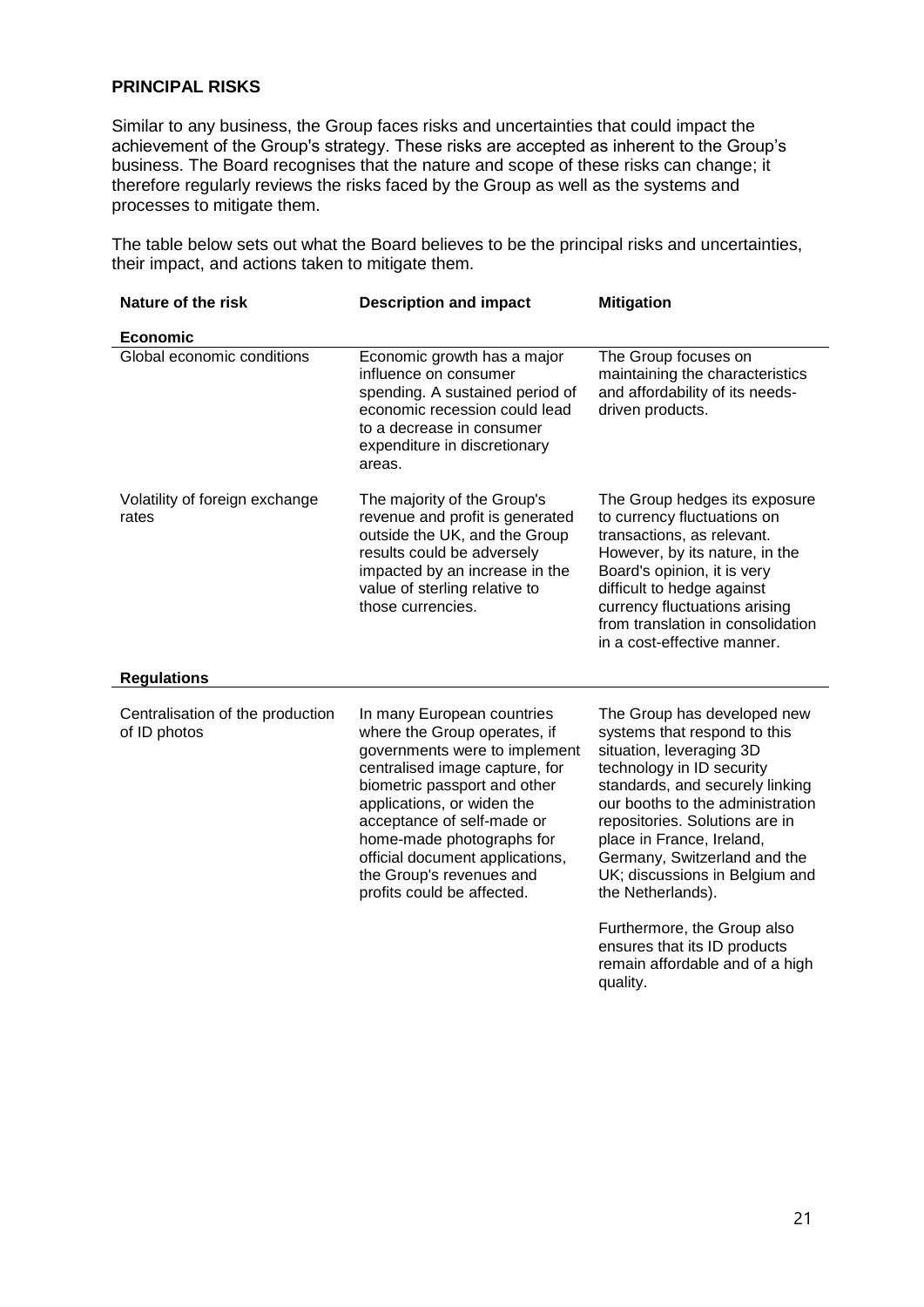Brexit The UK's referendum decision to leave the European Union (EU) ("Brexit") will most probably lead to changes in regulations in the UK as well as to modifications to numerous arrangements between the UK and other members of the EU, affecting trade and customs conditions, taxation, movements of resources, etc.

The Board is keeping the potential impacts of the referendum decision to leave the EU on all the Group's operations under review. Any potential developments, including new information and policy indications from the UK Government and the EU, will be looked at carefully on a continual basis, with a view to enhancing the ability to take appropriate action targeted at managing and, where possible, minimising any adverse repercussions of Brexit. The specific impact of Brexit on the Group will depend on the details of the conditions of the break-up to be negotiated between the UK and the EU. The Board foresees that in the short-term the negative impact of the uncertainty overshadowing the general UK economy could also spill over into the Group's UK operations. In the long-term, potential 're-nationalisation' of UK identity documents (including the conversion of the EU burgundy passports to the navy blue British version) as well as strengthened immigration regulations, could lead to increased requests for the Group's secure identification products.

Business rates Since early 2015, the Valuation Office Authority has been issuing significantly increased assessments for some of the Company's estate, mainly photobooths and printing kiosks, and in some instances applying rates that the Company considers unreasonable. The census campaign led by the Government is part of the wellpublicised strategy to systematically increase the amount of tax collected through business rates. The business tax risk is limited to the Company's operations in the UK. The Company has expensed the cost of the tax charge as reasonably estimated.

The Company has engaged advisers to reduce its exposure to business rates. The Company has received advice that the vast majority of the affected estate should not be subject to business rates, and therefore it has systematically appealed before the Valuation Tribunal the assessments received, while negotiating with the authorities to reduce that exposure. The Company believes that, following the latest decision by the Upper Tribunal on 12 April 2017 in the ATM case, the risk should be capable of successful mitigation. Discussions are ongoing with the Valuation Office Agency on this matter.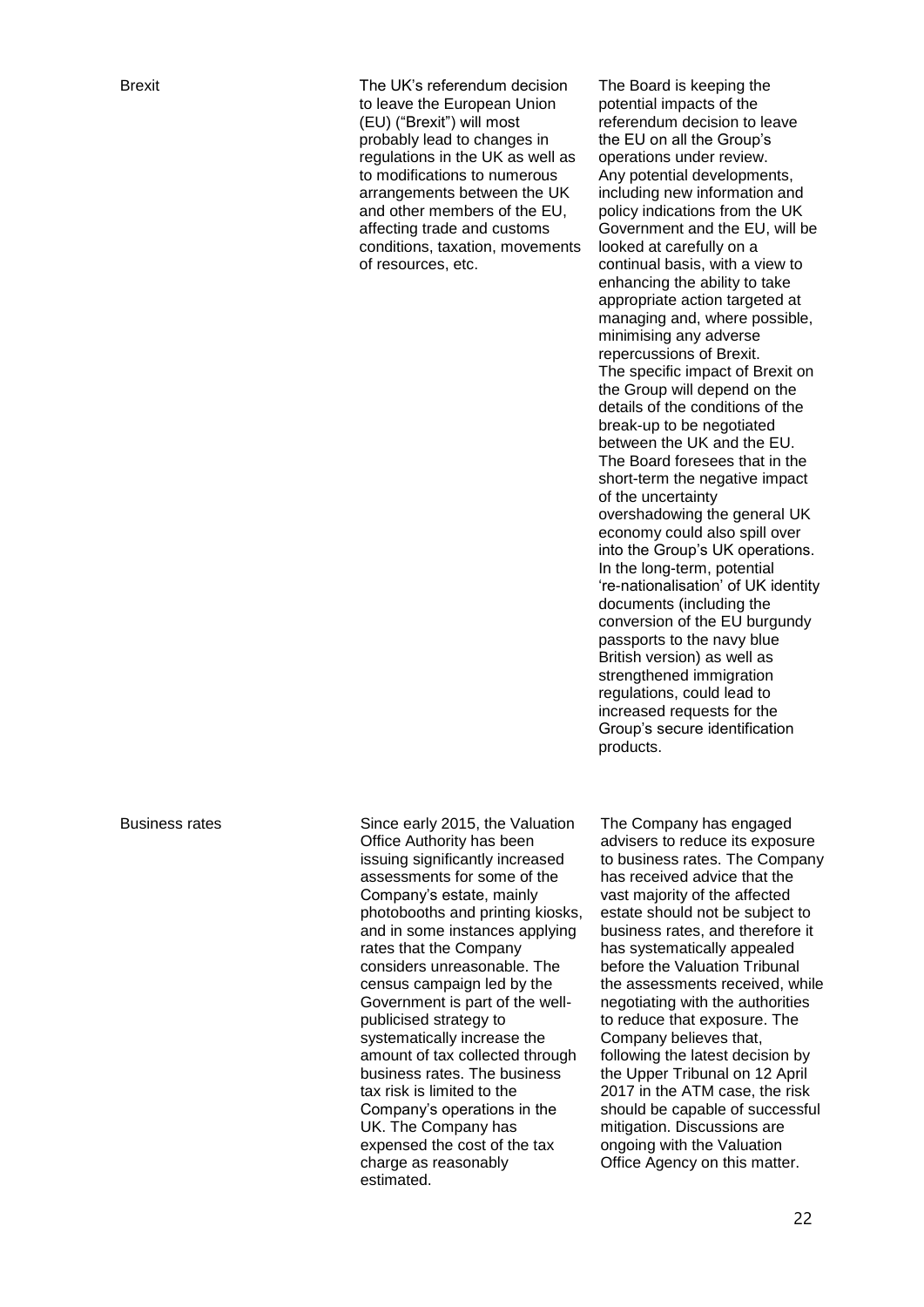# **Strategic**

| Identification of new business<br>opportunities                                                  | The failure to identify new<br>business areas may impact the<br>ability of the Group to grow in<br>the long-term.                                                                                                                                                                                                                                                                                                 | Management teams constantly<br>review demand in existing<br>markets and potential new<br>opportunities. The Group<br>continues to invest in research<br>in new products and<br>technologies.                                                                                                                                             |
|--------------------------------------------------------------------------------------------------|-------------------------------------------------------------------------------------------------------------------------------------------------------------------------------------------------------------------------------------------------------------------------------------------------------------------------------------------------------------------------------------------------------------------|------------------------------------------------------------------------------------------------------------------------------------------------------------------------------------------------------------------------------------------------------------------------------------------------------------------------------------------|
| Inability to deliver anticipated<br>benefits from the launch of new<br>products<br><b>Market</b> | The realisation of long-term<br>anticipated benefits depends<br>mainly on the continued growth<br>of the laundry business and the<br>successful development of<br>integrated secure ID solutions.                                                                                                                                                                                                                 | The Group regularly monitors<br>the performance of its entire<br>estate of machines. New<br>technology-enabled secure<br>ID solutions are heavily trialled<br>before launch and the<br>performance of operating<br>machines is continually<br>monitored.                                                                                 |
| Commercial relationships                                                                         | The Group has well-<br>established, long-term<br>relationships with a number of<br>site-owners. The deterioration in<br>the relationship with, or<br>ultimately the loss of, a key<br>account would have an<br>adverse, albeit contained,<br>impact on the Group's results,<br>bearing in mind that the Group's<br>turnover is spread over a large<br>client base and none of the<br>accounts represent more than | The Group's major key<br>relationships are supported by<br>medium-term contracts. We<br>actively manage our site-owner<br>relationships at all levels to<br>ensure a high quality of service.                                                                                                                                            |
|                                                                                                  | 1% of Group turnover.<br>To maintain its performance,<br>the Group needs to have the<br>ability to continue trading in<br>good conditions in France and<br>the UK, taking into account the<br>situation in these two countries.                                                                                                                                                                                   | The Group continues to monitor<br>the situation in both the French<br>and the UK markets.                                                                                                                                                                                                                                                |
| <b>Operational</b>                                                                               |                                                                                                                                                                                                                                                                                                                                                                                                                   |                                                                                                                                                                                                                                                                                                                                          |
| Reliance on foreign<br>manufacturers                                                             | The Group sources most of its<br>products from outside the UK.<br>Consequently, the Group is<br>subject to risks associated with<br>international trade.                                                                                                                                                                                                                                                          | Extensive research is<br>conducted into quality and<br>ethics before the Group<br>procures products from any new<br>country or supplier. The Group<br>also maintains very close<br>relationships with both its<br>suppliers and shippers to<br>ensure that risks of disruption to<br>production and supply are<br>managed appropriately. |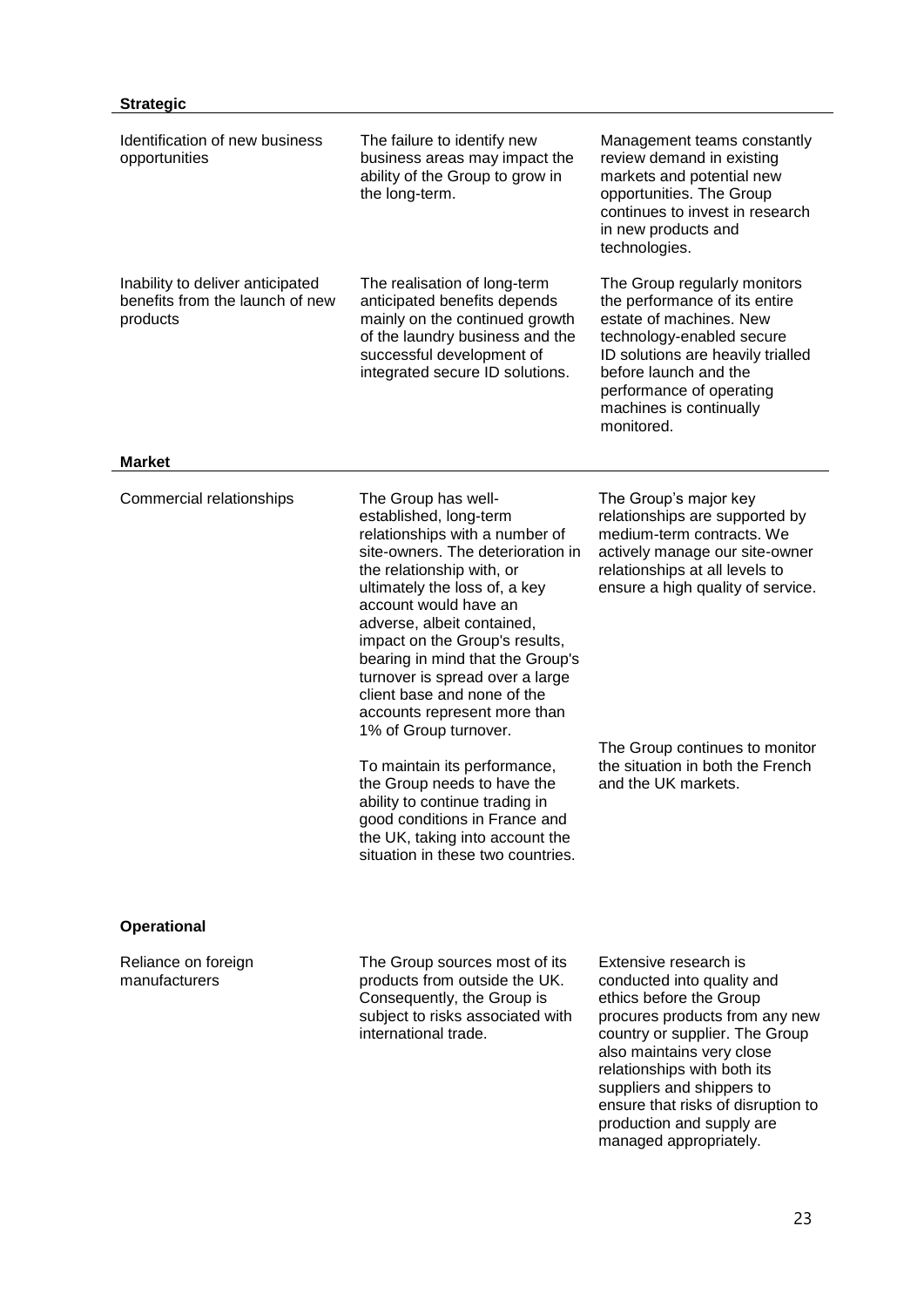| Reliance on one single supplier<br>of consumables                  | The Group currently buys all its<br>paper for photobooths from one<br>single supplier. The failure of<br>this supplier could have a<br>significant adverse impact on<br>paper procurement.                                   | The Board has decided to hold<br>a strategic stock of paper,<br>allowing for 6 -10 months' worth<br>of paper consumption, to allow<br>enough time to put in place<br>alternative solutions.                                                                                                                          |
|--------------------------------------------------------------------|------------------------------------------------------------------------------------------------------------------------------------------------------------------------------------------------------------------------------|----------------------------------------------------------------------------------------------------------------------------------------------------------------------------------------------------------------------------------------------------------------------------------------------------------------------|
| Reputation                                                         | The Group's brands are key<br>assets of the business. Failure<br>to protect the Group's reputation<br>and brands could lead to a loss<br>of trust and confidence. This<br>could result in a decline in our<br>customer base. | The protection of the Group's<br>brands in its core markets is<br>sustained by products with<br>certain unique features. The<br>appearance of the machine is<br>subject to high maintenance<br>standards. Furthermore, the<br>reputational risk is diluted as the<br>Group also operates under a<br>range of brands. |
| Product and service quality                                        | The Board recognises that the<br>quality and safety of both its<br>products and services is of<br>critical importance and that any<br>major failure will affect<br>consumer confidence.                                      | The Group continues to invest<br>in its existing estate, to ensure<br>that it remains contemporary,<br>and in constant product<br>innovation to meet customer<br>needs. The<br>Group also has a programme in<br>place to regularly train its<br>technicians.                                                         |
| <b>Technological</b>                                               |                                                                                                                                                                                                                              |                                                                                                                                                                                                                                                                                                                      |
| Failure to keep up with<br>advances in technology                  | The Group operates in fields<br>where upgrades to new<br>technologies are mission-<br>critical.                                                                                                                              | The Group mitigates this risk by<br>continually focusing on R&D.                                                                                                                                                                                                                                                     |
| Cyber risk: Third party attack on<br>secure ID data transfer feeds | The Group operates an<br>increasing number of<br>photobooths capturing ID data<br>and transferring these data it<br>directly to government                                                                                   | The Group performs an ongoing<br>assessment of the risks and<br>ensures that the infrastructure<br>meets the security<br>requirements.                                                                                                                                                                               |

databases.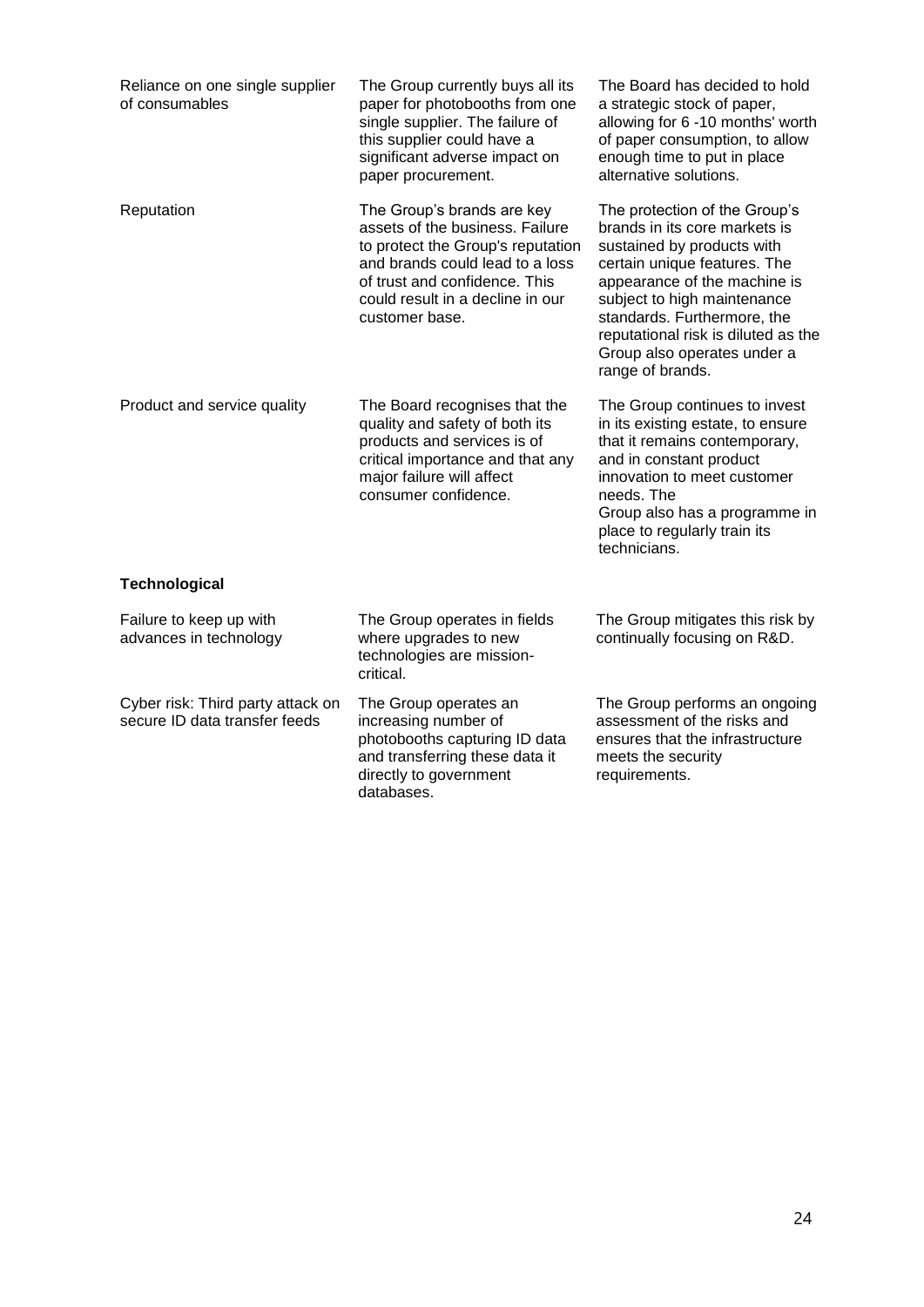#### **Group Statement of Comprehensive Income**

|                                                                                                              | 2019       | 2018      |
|--------------------------------------------------------------------------------------------------------------|------------|-----------|
|                                                                                                              | £ '000     | £ '000    |
| <b>Revenue</b>                                                                                               | 228,118    | 229,814   |
| Cost of sales                                                                                                | (164, 637) | (168,070) |
| Gross profit                                                                                                 | 63,481     | 61,744    |
| Other operating income                                                                                       | 1,601      | 1,686     |
| Administrative expenses                                                                                      | (22, 393)  | (17, 518) |
| Share of post-tax profits from associates                                                                    | 50         | 194       |
| <b>Operating profit</b>                                                                                      | 42,739     | 46,106    |
| Analysed as:                                                                                                 |            |           |
| Operating profit before specific items                                                                       | 44,564     | 46,416    |
| Profit on sale of land & buildings                                                                           |            | 2,320     |
| Restructuring costs                                                                                          | (1,825)    | (2,630)   |
| Operating profit after specific items                                                                        | 42,739     | 46,106    |
| Other gains and losses                                                                                       | 361        | 3,708     |
| Finance revenue                                                                                              | 20         | 658       |
| Finance cost                                                                                                 | (527)      | (297)     |
| <b>Profit before tax</b>                                                                                     | 42,593     | 50,175    |
| <b>Total tax charge</b>                                                                                      | (11, 314)  | (9,889)   |
| Profit for the year                                                                                          | 31,279     | 40,286    |
|                                                                                                              |            |           |
| Other comprehensive income                                                                                   |            |           |
| Items that are or may subsequently be classified to profit and loss:                                         |            |           |
| Exchange differences arising on translation of foreign operations                                            | (860)      | 16        |
| Taxation on exchange differences                                                                             | 3          | (12)      |
| Total items that are or may subsequently be classified to profit and loss                                    | (857)      | 4         |
| Items that will not be classified to profit and loss:                                                        |            |           |
| Remeasurement (losses)/gains in defined benefit obligations and other post-employment benefit<br>obligations | (216)      | 150       |
| Deferred tax on remeasurement gains / (losses)                                                               | 42         | (23)      |
| Total items that will not be classified to profit and loss                                                   | (174)      | 127       |
| Other comprehensive (loss) / income for the year net of tax                                                  | (1,031)    | 131       |
| Total comprehensive income for the year                                                                      | 30,248     | 40,417    |
|                                                                                                              |            |           |
| Profit for the year attributable to:                                                                         |            |           |
| Owners of the Parent                                                                                         | 31,226     | 40,134    |
| Non-controlling interests                                                                                    | 53         | 152       |
|                                                                                                              | 31,279     | 40,286    |
| Total comprehensive income attributable to:                                                                  |            |           |
| Owners of the Parent                                                                                         | 30,228     | 40,205    |
| Non-controlling interests                                                                                    | 20         | 212       |
|                                                                                                              | 30,248     | 40,417    |
| Earnings per share                                                                                           |            |           |
| Basic earnings per share                                                                                     | 8.27p      | 10.64p    |
| Diluted earnings per share                                                                                   | 8.26p      | 10.60p    |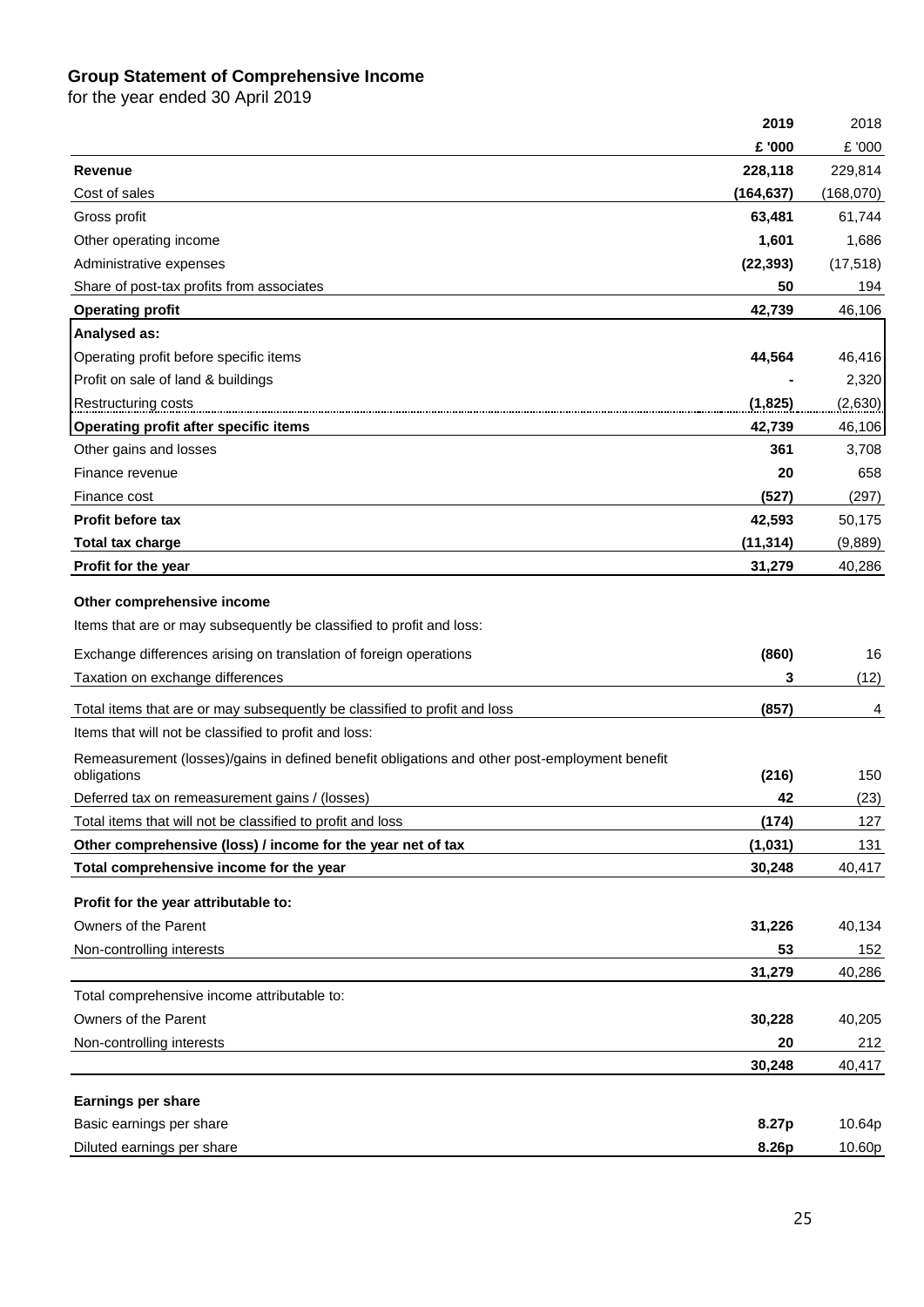# **Statements of Financial Position**

As at 30 April 2019

|                                              | 2019    | 2018    |
|----------------------------------------------|---------|---------|
|                                              | £'000   | £'000   |
| <b>Assets</b>                                |         |         |
| <b>Non-current assets</b>                    |         |         |
| Goodwill                                     | 26,594  | 13,435  |
| Other intangible assets                      | 15,222  | 13,960  |
| Property, plant & equipment                  | 95,353  | 92,556  |
| Investment property                          | 648     | 676     |
| Investment in associates                     | 415     | 1,583   |
| Investment in subsidiaries                   |         |         |
| Other financial assets held to maturity      |         | 1,710   |
| Financial instruments held at amortised cost | 982     |         |
| Other financial assets available for sale    |         | 4,286   |
| Financial instruments held at FVTPL          | 1,387   |         |
| Deferred tax assets                          | 912     | 1,935   |
| Trade and other receivables                  | 1,764   | 2,116   |
|                                              | 143,277 | 132,257 |
| <b>Current assets</b>                        |         |         |
| Inventories                                  | 22,339  | 22,902  |
| Trade and other receivables                  | 20,917  | 20,613  |
| Current tax                                  | 876     | 4,480   |
| Cash and cash equivalents                    | 84,591  | 58,657  |
|                                              | 128,723 | 106,652 |
| <b>Total assets</b>                          | 272,000 | 238,909 |
| <b>Equity</b>                                |         |         |
| Share capital                                | 1,889   | 1,887   |
| Share premium                                | 10,588  | 10,366  |
| Translation and other reserves               | 12,369  | 13,193  |
| Retained earnings                            | 117,131 | 117,811 |
| Equity attributable to owners of the Parent  | 141,977 | 143,257 |
| Non-controlling interests                    | 1,870   | 1,553   |
| <b>Total equity</b>                          | 143,847 | 144,810 |
| <b>Liabilities</b>                           |         |         |
| <b>Non-current liabilities</b>               |         |         |
| <b>Financial liabilities</b>                 | 53,385  | 27,540  |
| Post-employment benefit obligations          | 5,635   | 5,524   |
| Deferred tax liabilities                     | 5,430   | 2,671   |
| Trade and other payables                     |         | 224     |
|                                              | 64,450  | 35,959  |
| <b>Current liabilities</b>                   |         |         |
| <b>Financial liabilities</b>                 | 15,850  | 6,139   |
| Provisions                                   | 218     | 196     |
| Current tax                                  | 6,753   | 8,307   |
| Trade and other payables                     | 40,882  | 43,498  |
|                                              | 63,703  | 58,140  |
| <b>Total equity and liabilities</b>          | 272,000 | 238,909 |
|                                              |         |         |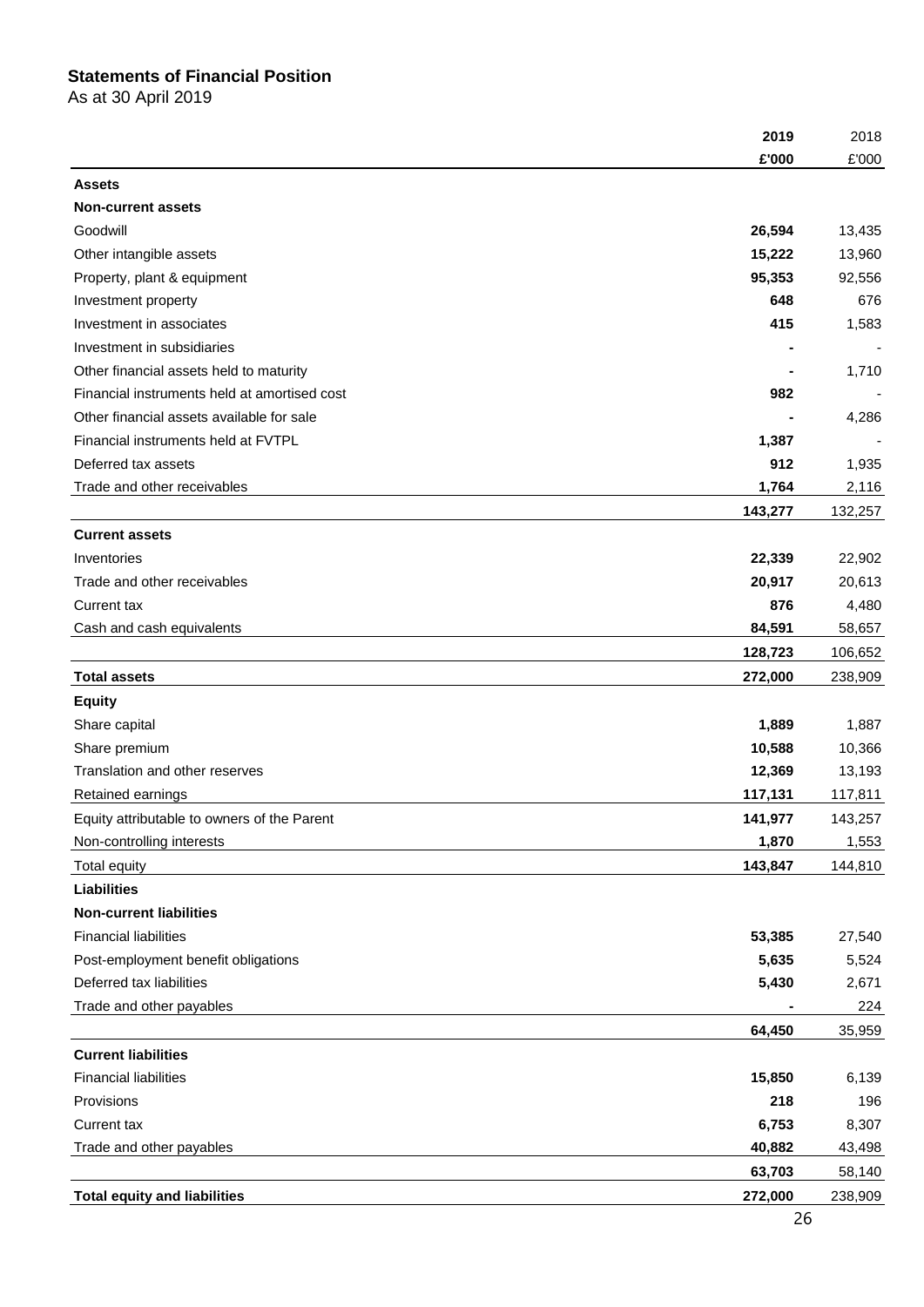#### **Group Statement of Cash Flows**

|                                                               | 2018      |
|---------------------------------------------------------------|-----------|
| £'000                                                         | £'000     |
| Cash flow from operating activities                           |           |
| Profit before tax<br>42,593                                   | 50,175    |
| 527<br>Finance cost                                           | 297       |
| (20)<br>Finance revenue                                       | (658)     |
| (361)<br>Other gains                                          | (3,708)   |
| 42,739<br>Operating profit                                    | 46,106    |
| Share of post- tax profit from associates<br>(50)             | (194)     |
| Amortisation of intangible assets<br>2,992                    | 2,768     |
| 24,024<br>Depreciation of property, plant and equipment       | 22,301    |
| 165<br>(Profit)/loss on sale of property, plant and equipment | (2, 361)  |
| Exchange differences<br>(707)                                 | (836)     |
| 354<br>Other items                                            | (318)     |
| Changes in working capital:                                   |           |
| 511<br>Inventories                                            | (2,613)   |
| Trade and other receivables<br>(597)                          | (927)     |
| (5,604)<br>Trade and other payables                           | (1,064)   |
| Provisions<br>108                                             | (1,905)   |
| 63,935<br>Cash generated from operations                      | 60,957    |
| Interest paid<br>(527)                                        | (297)     |
| (6, 223)<br>Taxation paid                                     | (8,318)   |
| Net cash generated from operating activities<br>57,185        | 52,342    |
| Cash flows from investing activities                          |           |
| Acquisition of subsidiaries net of cash acquired<br>(13, 528) | (1, 398)  |
| Proceeds from disposal of associate<br>4,437                  |           |
| Repayment of loans advanced to associate<br>1,612             |           |
| Investment in intangible assets<br>(2, 167)                   | (3,218)   |
| Proceeds from sale of intangible assets<br>155                | 201       |
| Purchase of property, plant and equipment<br>(28, 169)        | (40, 378) |
| (225)<br>Payment of deferred consideration                    |           |
| 2,282<br>Proceeds from sale of property, plant and equipment  | 4,689     |
| Purchase of available for sale investments                    | (134)     |
| Dividends received from for sale investments                  | 285       |
| Interest received<br>18                                       | 144       |
| Dividends received from associates<br>36                      | 304       |
| Net cash generated from investing activities<br>(35, 549)     | (39, 505) |
| Cash flows from financing activities                          |           |
| 224<br>Issue of Ordinary shares to equity shareholders        | 1,372     |
| Repayment of capital element of finance leases<br>(167)       | (118)     |
| Repayment of borrowings<br>(8, 397)                           | (3,695)   |
| Increase in borrowings<br>43,748                              | 26,382    |
| Decrease in assets held to maturity<br>741                    | 687       |
| Dividends paid to owners of the Parent<br>(31, 873)           | (26, 478) |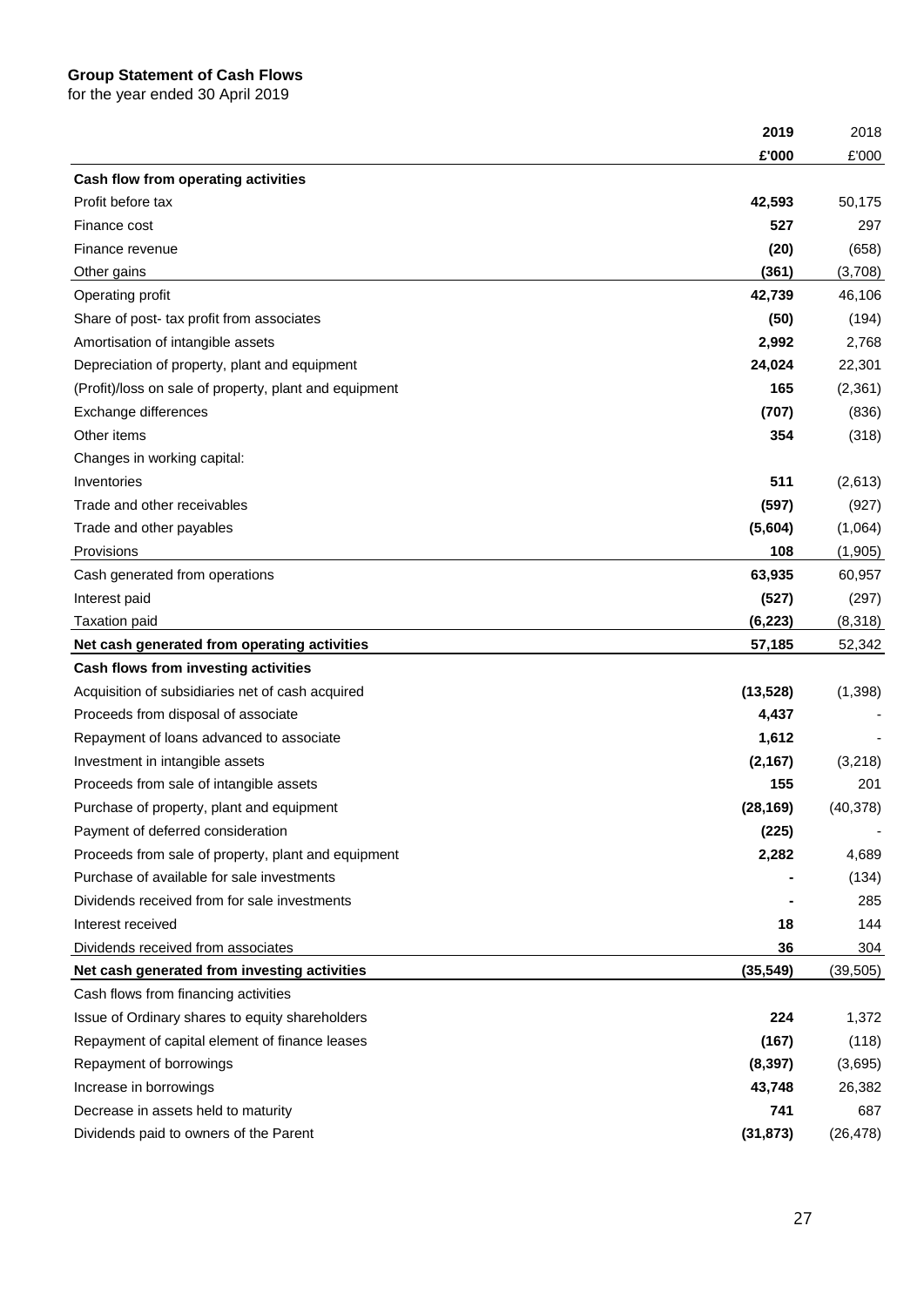#### **Group Statement of Cash Flows (continued)**

| Net cash utilised in financing activities      | 4,276  | (1,850) |
|------------------------------------------------|--------|---------|
| Net increase in cash and cash equivalents      | 25.912 | 10.987  |
| Cash and cash equivalents at beginning of year | 58.657 | 47.505  |
| Exchange gain on cash and cash equivalents     | 22     | 165     |
| Cash and cash equivalents at end of year       | 84,591 | 58,657  |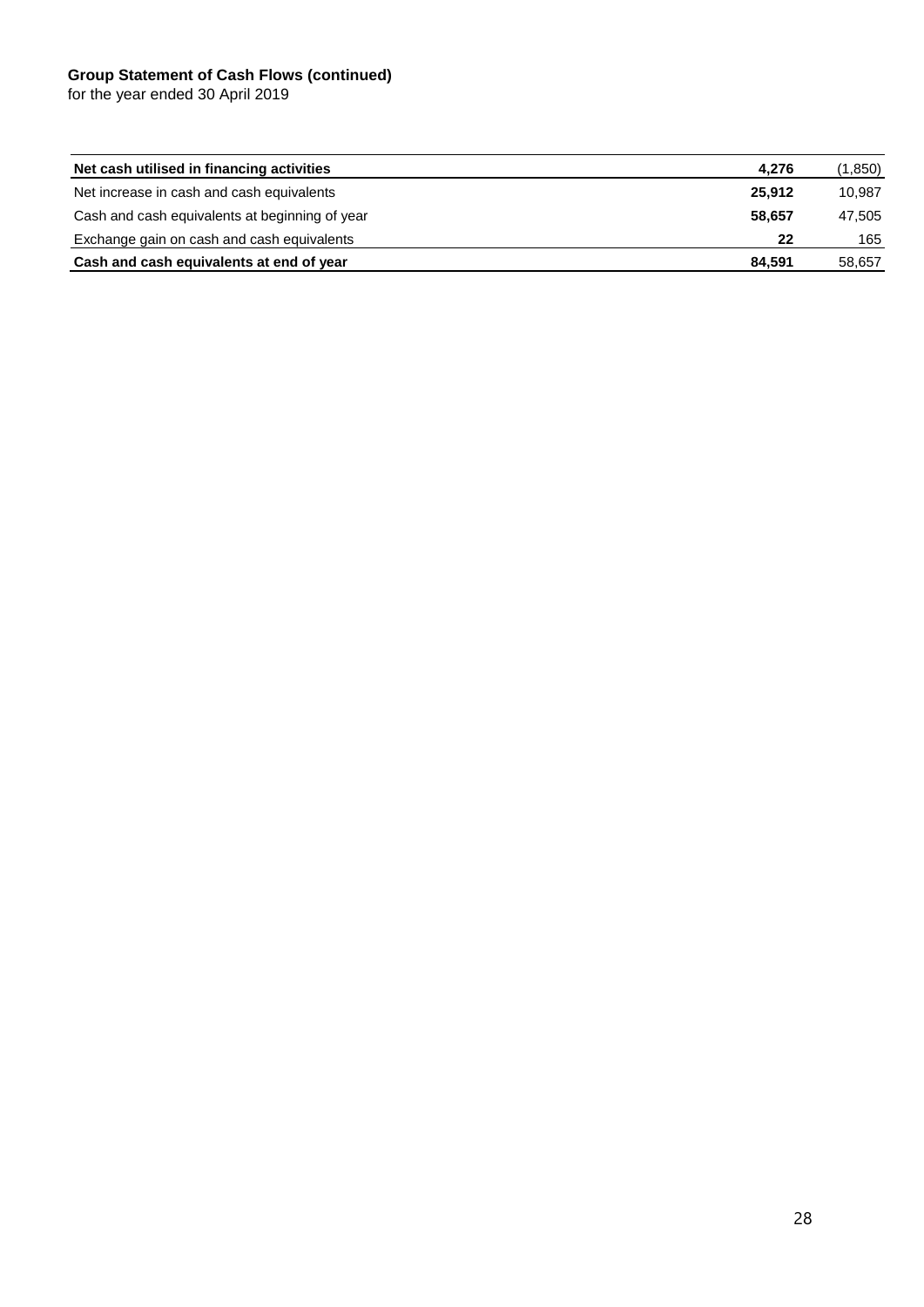#### **Group Statement of Changes in Equity**

|                                                                                                               | <b>Share</b><br>£'000 | <b>Share</b><br>capital premium reserves<br>£'000 | Other<br>£'000 | £'000          | reserve earnings<br>£'000 | <b>Attributable</b><br>Translation Retained to owners of controlling<br>the Parent<br>£'000 | Non-<br>interests<br>£'000 | <b>Total</b><br>£'000 |
|---------------------------------------------------------------------------------------------------------------|-----------------------|---------------------------------------------------|----------------|----------------|---------------------------|---------------------------------------------------------------------------------------------|----------------------------|-----------------------|
| At 1 May 2017                                                                                                 | 1,882                 | 8,999                                             | 1,781          | 11,468         | 103,831                   | 127,961                                                                                     | 1,341                      | 129,302               |
| Profit for year                                                                                               |                       |                                                   |                |                | 40,134                    | 40,134                                                                                      | 152                        | 40,286                |
| Other comprehensive<br>income/(expense)                                                                       |                       |                                                   |                |                |                           |                                                                                             |                            |                       |
| Exchange differences                                                                                          |                       |                                                   |                | 158            |                           | 158                                                                                         | 60                         | 218                   |
| Tax on exchange                                                                                               |                       |                                                   |                | (12)           |                           | (12)                                                                                        |                            | (12)                  |
| Translation reserve taken to<br>income statement on disposal<br>of subsidiaries                               |                       |                                                   |                | (202)          |                           | (202)                                                                                       |                            | (202)                 |
| Remeasurement losses in<br>defined benefit pension scheme<br>and other post-employment<br>benefit obligations |                       |                                                   |                |                | 150                       | 150                                                                                         |                            | 150                   |
| Deferred tax on remeasurement<br>gains                                                                        |                       |                                                   |                |                | (23)                      | (23)                                                                                        |                            | (23)                  |
| Total other comprehensive<br>(expense)/income                                                                 | $\blacksquare$        |                                                   |                | (56)           | 127                       | 71                                                                                          | 60                         | 131                   |
| Total comprehensive<br>(expense)/income                                                                       |                       |                                                   |                | (56)           | 40,261                    | 40,205                                                                                      | 212                        | 40,417                |
| Transactions with owners of the<br>Parent                                                                     |                       |                                                   |                |                |                           |                                                                                             |                            |                       |
| Shares issued                                                                                                 | 5                     | 1,367                                             |                |                |                           | 1,372                                                                                       |                            | 1,372                 |
| Share options                                                                                                 |                       |                                                   |                |                | 197                       | 197                                                                                         |                            | 197                   |
| <b>Dividends</b>                                                                                              |                       |                                                   |                | $\blacksquare$ | (26, 478)                 | (26, 478)                                                                                   |                            | (26, 478)             |
| Total transactions with owners<br>of the Parent                                                               | $\sqrt{5}$            | 1,367                                             |                |                | (26, 281)                 | (24, 909)                                                                                   | $\overline{\phantom{a}}$   | (24, 909)             |
| At 30 April 2018                                                                                              | 1,887                 | 10,366                                            | 1,781          | 11,412         | 117,811                   | 143,257                                                                                     | 1,553                      | 144,810               |
| At 1 May 2018                                                                                                 | 1,887                 | 10,366                                            | 1,781          | 11,412         | 117,811                   | 143,257                                                                                     | 1,553                      | 144,810               |
| Profit for year                                                                                               |                       |                                                   |                |                | 31,226                    | 31,226                                                                                      | 53                         | 31,279                |
| Other comprehensive<br>income/(expense)                                                                       |                       |                                                   |                |                |                           |                                                                                             |                            |                       |
| Exchange differences                                                                                          |                       |                                                   |                | (827)          |                           | (827)                                                                                       | (33)                       | (860)                 |
| Tax on exchange                                                                                               |                       |                                                   |                | 3              |                           | 3                                                                                           |                            | 3                     |
| Remeasurement losses in<br>defined benefit pension scheme<br>and other post-employment<br>benefit obligations |                       |                                                   |                |                | (216)                     | (216)                                                                                       |                            | (216)                 |
| Deferred tax on remeasurement<br>gains                                                                        |                       |                                                   |                |                | 42                        | 42                                                                                          |                            | 42                    |
| <b>Total other comprehensive</b><br>(expense)/income                                                          |                       |                                                   |                | (824)          | (174)                     | (998)                                                                                       | (33)                       | (1,031)               |
| <b>Total comprehensive</b><br>(expense)/income                                                                |                       |                                                   |                | (824)          | 31,052                    | 30,228                                                                                      | 20                         | 30,248                |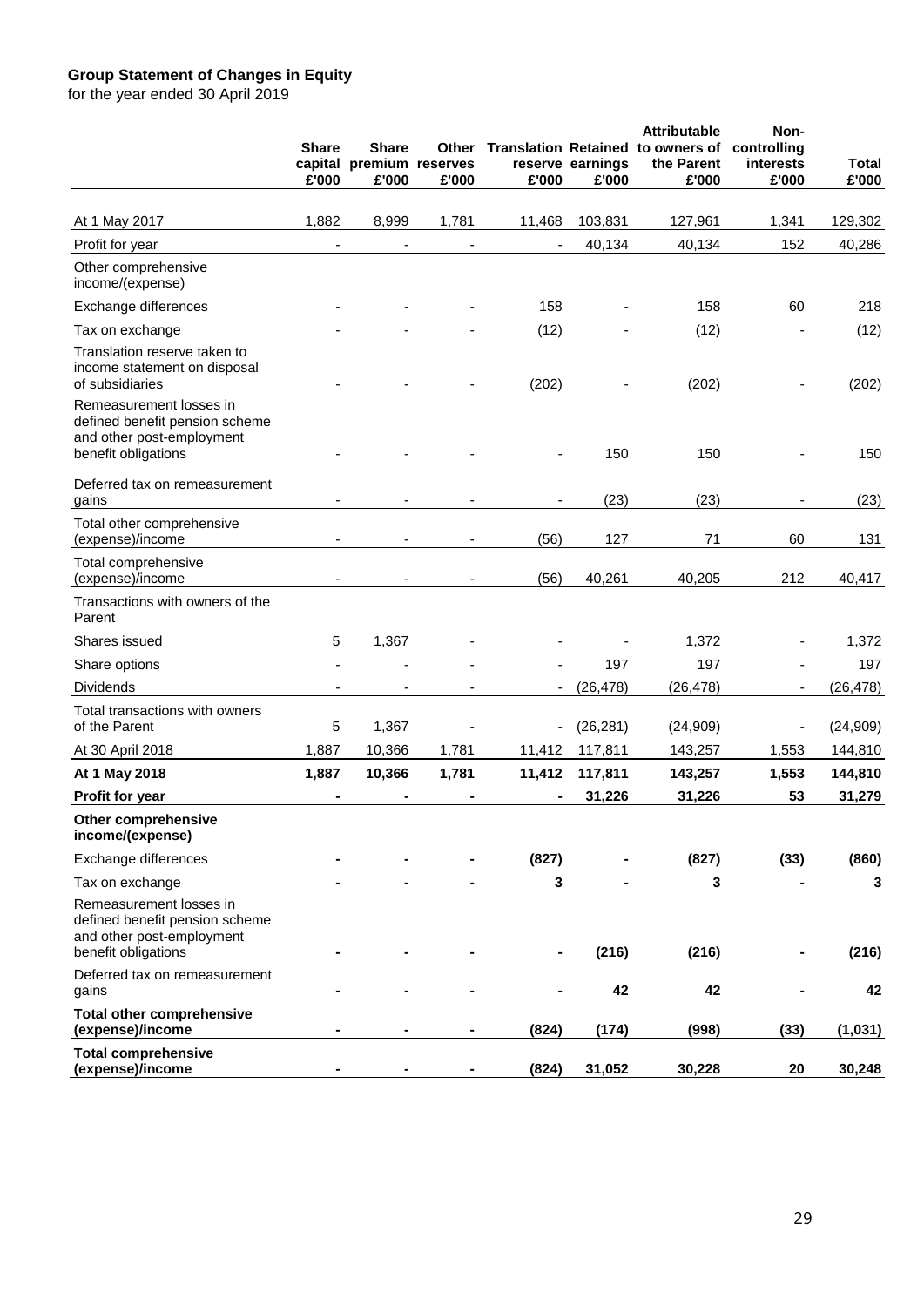| Transactions with owners of<br>the Parent              |                |                |                |                |           |           |       |           |
|--------------------------------------------------------|----------------|----------------|----------------|----------------|-----------|-----------|-------|-----------|
| Shares issued                                          | $\mathbf{2}$   | 222            | $\blacksquare$ | $\blacksquare$ | $\sim$    | 224       | ۰.    | 224       |
| Share options                                          | $\blacksquare$ | $\blacksquare$ | $\blacksquare$ | $\blacksquare$ | 141       | 141       | ۰.    | 141       |
| <b>Dividends</b>                                       | ۰              | $\blacksquare$ | $\blacksquare$ | $\sim$         | (31, 873) | (31, 873) | ٠.    | (31, 873) |
| Acquisition of minority                                | $\blacksquare$ | $\blacksquare$ | $\blacksquare$ |                |           |           | 297   | 297       |
| <b>Total transactions with</b><br>owners of the Parent | 2              | 222            | $\blacksquare$ | $\blacksquare$ | (31, 732) | (31,508)  | 297   | (31,211)  |
| At 30 April 2019                                       | 1,889          | 10,588         | 1,781          | 10,588         | 117,131   | 141,977   | 1,870 | 143,847   |

#### **NOTES**

#### **1. Basis of preparation and accounting policies**

The preliminary results for the year ended 30 April 2019 have been extracted from the audited consolidated financial statements, which were approved by the Board of Directors on 17 July 2019. The audited consolidated financial statements have not yet been delivered to the Registrar of Companies but are expected to be published by the end of July.

#### **Abridged financial information**

The financial information in this announcement which was approved by the Board of Directors does not constitute the Company's statutory accounts for the years ended 30 April 2018 or 2019 but is derived from those accounts. Statutory accounts for 2018 have been delivered to the Registrar of Companies. The auditors have reported on those accounts; their reports were unqualified and did not contain statements under s498(2) or (3) Companies Act 2006.

This preliminary announcement has been prepared in accordance with the accounting policies under IFRS as adopted by the EU.

Whilst the financial information included in this preliminary announcement has been prepared in accordance with IFRS, this announcement does not itself contain sufficient information to comply with IFRS. This preliminary announcement constitutes a dissemination announcement in accordance with Section 6.3 of the Disclosures and Transparency Rules (DTR).

#### **2. Segmental analysis**

IFRS 8 requires operating segments to be identified, based on information presented to the Chief Operating Decision Maker (CODM) in order to allocate resources to the segments and monitor performance. The Group reports its segments on a geographical basis, Asia, Continental Europe and United Kingdom & Ireland. The Group's European operations are predominately based in Western Europe and with the exception of the Swiss operations use the Euro as their domestic currency. The Board, being the CODM, believe that the economic characteristics of the European operations, together with the fact that they are similar in terms of operations, use common systems and the nature of the regulatory environment allow them to be aggregated into one reporting segment.

The CODM monitors performance of the segments at the underlying operating profit level before Specific items, interest and taxation.

In accordance with IFRS 8, no segment information is provided for assets and liabilities in the disclosures below, as this information is not regularly provided to the Chief Operating Decision Maker.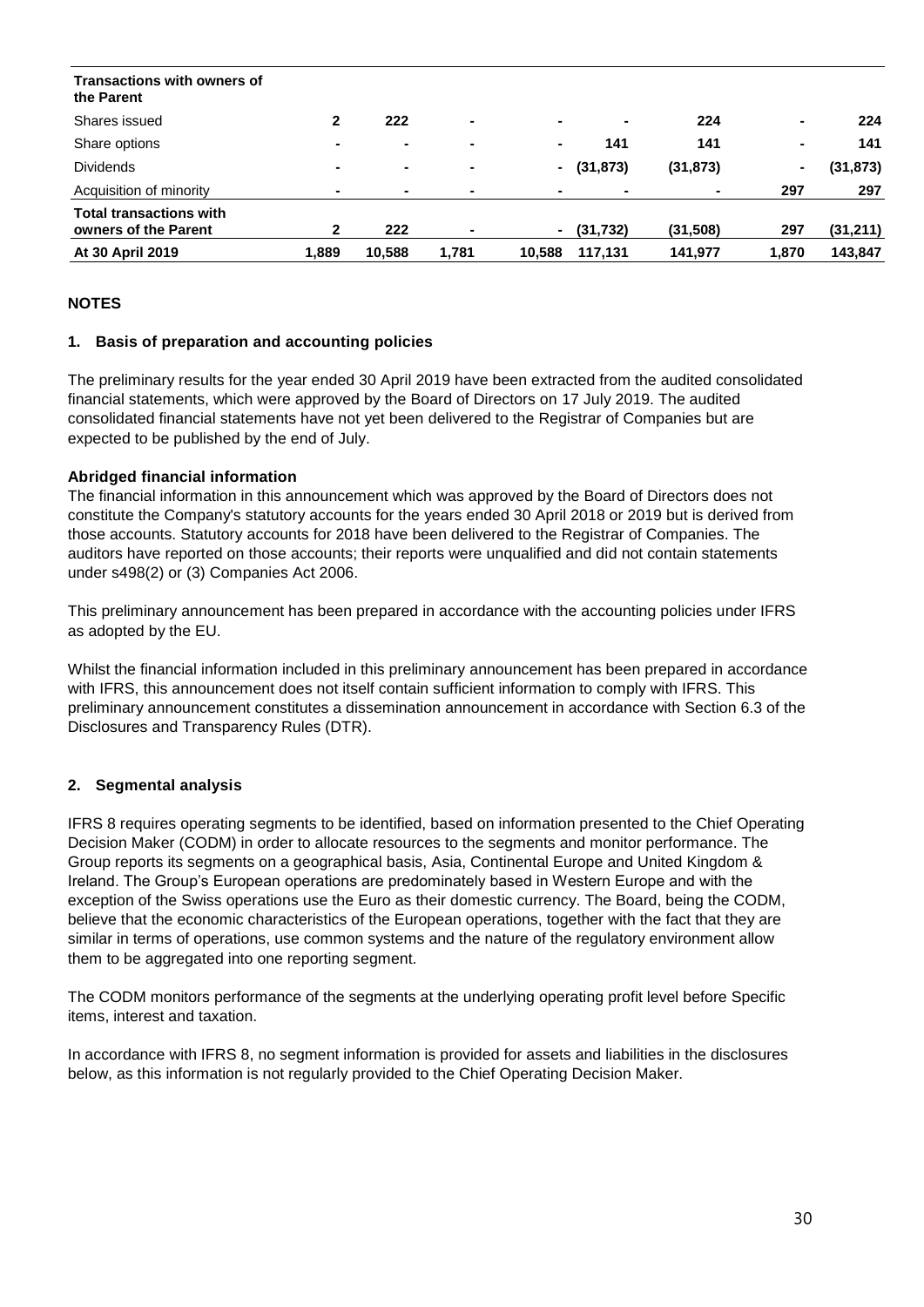The segment results are as follows:

|                                              |          |             | United    |           |           |
|----------------------------------------------|----------|-------------|-----------|-----------|-----------|
|                                              |          | Continental | Kingdom & | Corporate |           |
|                                              | Asia     | Europe      | Ireland   | costs     | Total     |
|                                              | £'000    | £'000       | £'000     | £'000     | £'000     |
| 2019                                         |          |             |           |           |           |
| Total revenue                                | 44,538   | 138,935     | 54,962    |           | 238,435   |
| Inter segment sales                          |          | (8, 274)    | (2,043)   | ۰         | (10,317)  |
| Revenue from external customers              | 44,538   | 130,661     | 52,919    |           | 228,118   |
| <b>EBITDA</b>                                | 9,350    | 49,267      | 13,167    | (2,079)   | 69,705    |
| Depreciation and amortisation                | (4,673)  | (15, 727)   | (6, 119)  | (497)     | (27, 016) |
| Underlying operating profit                  | 6,502    | 33,540      | 7,048     | (2, 576)  | 44,514    |
| Specific items                               | (1, 825) |             |           |           | (1, 825)  |
| <b>Operating profit excluding associates</b> | 4,677    | 33,540      | 7,048     | (2, 576)  | 42,689    |
| Share of post-tax profits from associates    |          |             |           |           | 50        |
| <b>Operating profit</b>                      |          |             |           |           | 42,739    |
| Other gains                                  |          |             |           |           | 361       |
| Finance revenue                              |          |             |           |           | 20        |
| Finance costs                                |          |             |           |           | (527)     |
| <b>Profit before tax</b>                     |          |             |           |           | 42,593    |
| Tax                                          |          |             |           |           | (11, 314) |
| <b>Profit for year</b>                       |          |             |           |           | 31,279    |
|                                              |          |             |           |           |           |

| Capital<br>l expenditure | ---<br>,,, | oo-<br>۰O<br>лоэ,<br>-- | 7,493 | 270<br>১ / ১ | 520<br>.su |
|--------------------------|------------|-------------------------|-------|--------------|------------|
|                          |            |                         |       |              |            |

|                                           |         | Continental | United<br>Kingdom & | Corporate |           |
|-------------------------------------------|---------|-------------|---------------------|-----------|-----------|
|                                           | Asia    | Europe      | Ireland             | costs     | Total     |
|                                           | £'000   | £'000       | £'000               | £'000     | £'000     |
| 2018                                      |         |             |                     |           |           |
| Total revenue                             | 44,979  | 131,064     | 65,432              | -         | 241,475   |
| Inter segment sales                       | (6)     | (9,930)     | (1,725)             | -         | (11, 661) |
| Revenue from external customers           | 44,973  | 121,134     | 63,707              | ۰         | 229,814   |
| <b>EBITDA</b>                             | 10,289  | 45,967      | 16,194              | (1, 469)  | 70,981    |
| Depreciation and amortisation             | (4,879) | (14, 027)   | (5, 794)            | (369)     | (25,069)  |
| Underlying operating profit               | 5,410   | 31,940      | 13,030              | (4, 158)  | 46,222    |
| Specific items                            |         |             | (2,630)             | 2,320     | (310)     |
| Operating profit excluding associates     | 5,410   | 31,940      | 10,400              | (1,838)   | 45,912    |
| Share of post-tax profits from associates |         |             |                     |           | 194       |
| Operating profit                          |         |             |                     |           | 46,106    |
| Other gains                               |         |             |                     |           | 3,708     |
| Finance revenue                           |         |             |                     |           | 658       |
| Finance costs                             |         |             |                     |           | (207)     |

| Finance costs       |       |        |        |     | (297)   |
|---------------------|-------|--------|--------|-----|---------|
| Profit before tax   |       |        |        |     | 50,175  |
| Tax                 |       |        |        |     | (9,889) |
| Profit for year     |       |        |        |     | 40,286  |
|                     |       |        |        |     |         |
| Capital expenditure | 5,248 | 26,429 | 11,410 | 590 | 43,677  |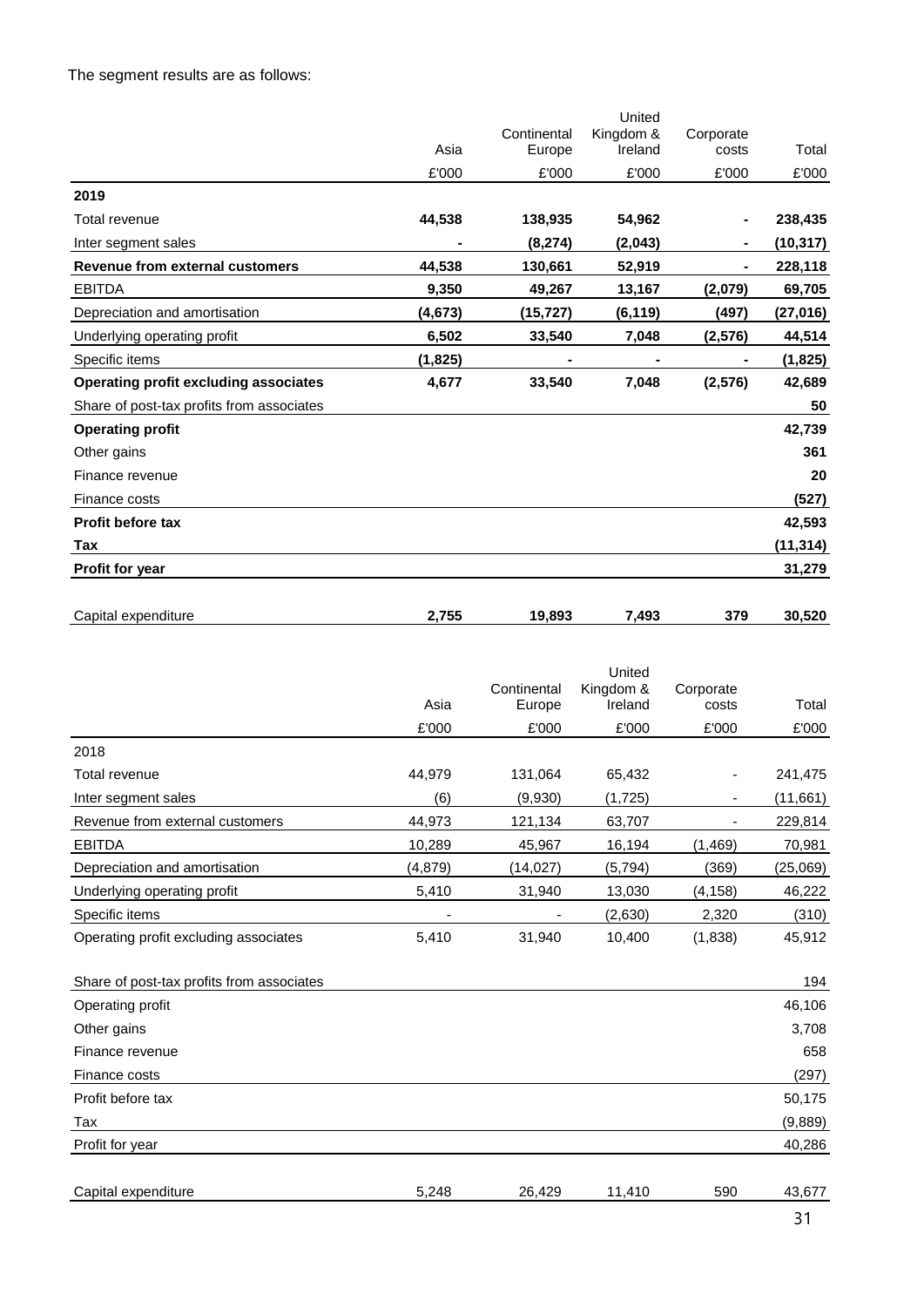Inter-segment revenue mainly relates to sales of equipment.

The Parent Company is domiciled in the UK. Total revenue from external customers is as follows:

|                                               | 2019    | 2018    |
|-----------------------------------------------|---------|---------|
|                                               | £'000   | £'000   |
| Total revenue from external customers         |         |         |
| Asia and rest of the world                    | 44,538  | 44,975  |
| Europe                                        | 130,601 | 127,050 |
| UK                                            | 52,979  | 57,789  |
|                                               | 228,118 | 229,814 |
|                                               |         |         |
|                                               | 2019    | 2018    |
|                                               | £ '000  | £ '000  |
| Total revenue from external customers         |         |         |
| Sales of equipment, spare parts & consumables | 22,347  | 22,964  |
| Sales of services                             | 4,595   | 4,366   |
| Other sales                                   | 244     | 285     |
|                                               | 27,186  | 27,615  |
| Vending revenue                               | 200,932 | 202,199 |
| Total revenue                                 | 228,118 | 229,814 |

There were no key customers in the year ended 30 April 2019 (2018: none).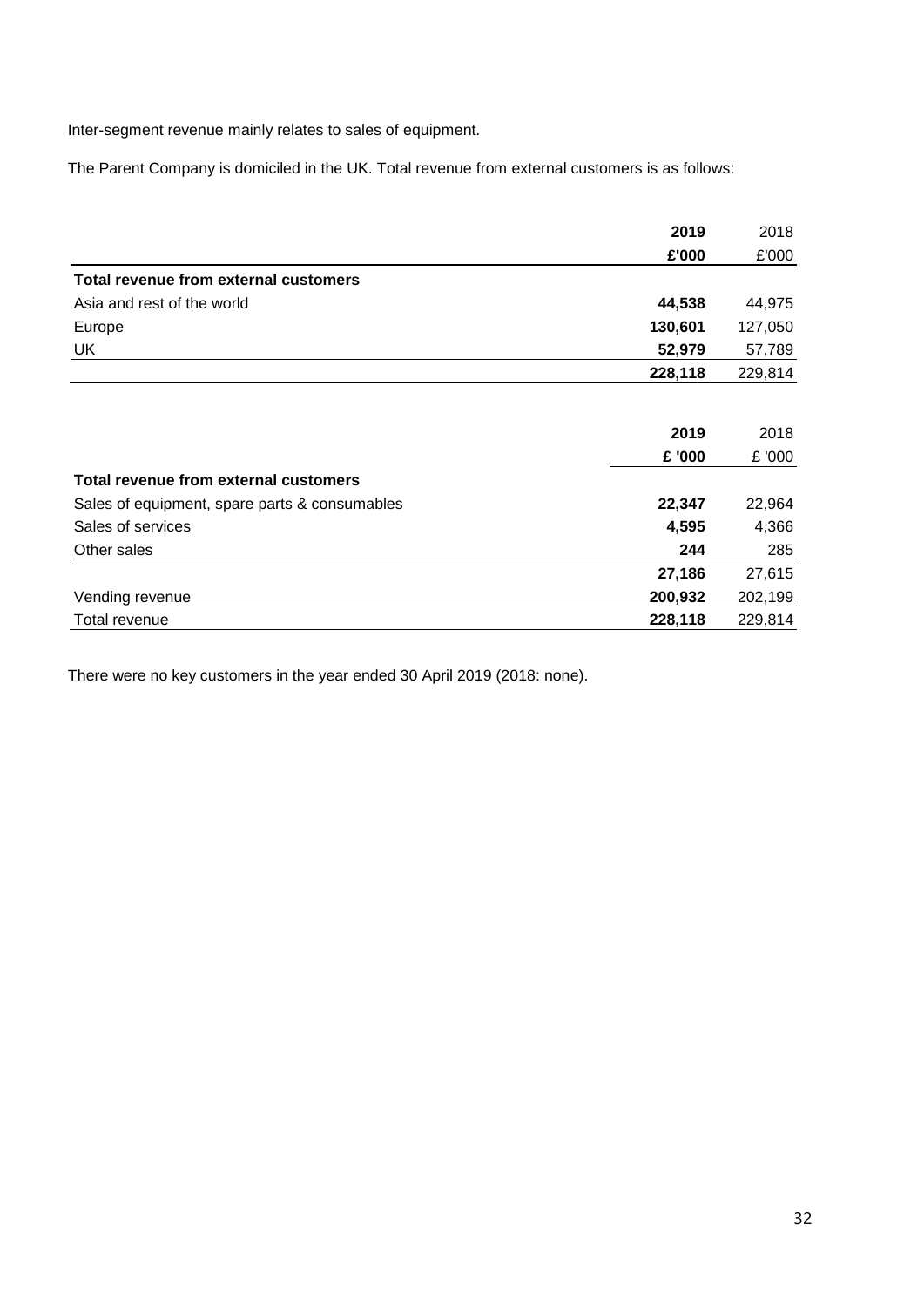#### **3. Taxation expense**

Tax charges/(credits) in the statement of comprehensive income:

|                                                     | 2019   | 2018     |
|-----------------------------------------------------|--------|----------|
|                                                     | £'000  | £'000    |
| <b>Taxation</b>                                     |        |          |
| <b>Current taxation</b>                             |        |          |
| UK Corporation tax                                  |        |          |
| - current year                                      | 5,274  | 5,517    |
| - prior years                                       | 186    | (1, 198) |
|                                                     | 5,460  | 4,319    |
| Overseas taxation                                   |        |          |
| - current year                                      | 2,512  | 3,230    |
| - prior years                                       | 193    | 1,302    |
|                                                     | 2,705  | 4,532    |
| <b>Total current taxation</b>                       | 8,165  | 8,851    |
| <b>Deferred taxation</b>                            |        |          |
| Origination and reversal of temporary differences   |        |          |
| - current year - UK                                 | 505    | 934      |
| - current year - overseas                           | 2,570  | 19       |
| Impact of change in rate                            | 74     | 85       |
| <b>Total deferred tax</b>                           | 3,149  | 1,038    |
| Tax charge in the statement of comprehensive income | 11,314 | 9,889    |
|                                                     |        |          |

#### **4. Earnings per share**

Basic earnings per share amounts are calculated by dividing net earnings attributable to shareholders of the Parent of £31,226,000 (2018: £40,134,000) by the weighted average number of shares in issue during the year.

Diluted earnings per share amounts are calculated by dividing the net earnings attributable to shareholders of the Parent by the weighted average number of shares outstanding during the year plus the weighted average number of shares that would be issued on conversion of all the dilutive potential shares into shares.

The Group has only one category of dilutive potential shares being share options granted to senior staff including directors.

The earnings and weighted average number of shares used in the calculation are set out in the table below:

|                                                              |                          | 2019                                            |                             |                   | 2018                                            |                                |
|--------------------------------------------------------------|--------------------------|-------------------------------------------------|-----------------------------|-------------------|-------------------------------------------------|--------------------------------|
|                                                              | <b>Earnings</b><br>£'000 | Weighted<br>average<br>number of<br>shares '000 | Earnings per<br>share pence | Earnings<br>£'000 | Weighted<br>average<br>number of<br>shares '000 | Earnings<br>per share<br>pence |
| Basic earnings per share<br>Effect of dilutive share options | 31,226                   | 377,662<br>190                                  | 8.27<br>(0.01)              | 40.134            | 377,190<br>1,555                                | 10.64<br>(0.04)                |
| Diluted earnings per share                                   | 31,226                   | 377,852                                         | 8.26                        | 40,134            | 378,745                                         | 10.60                          |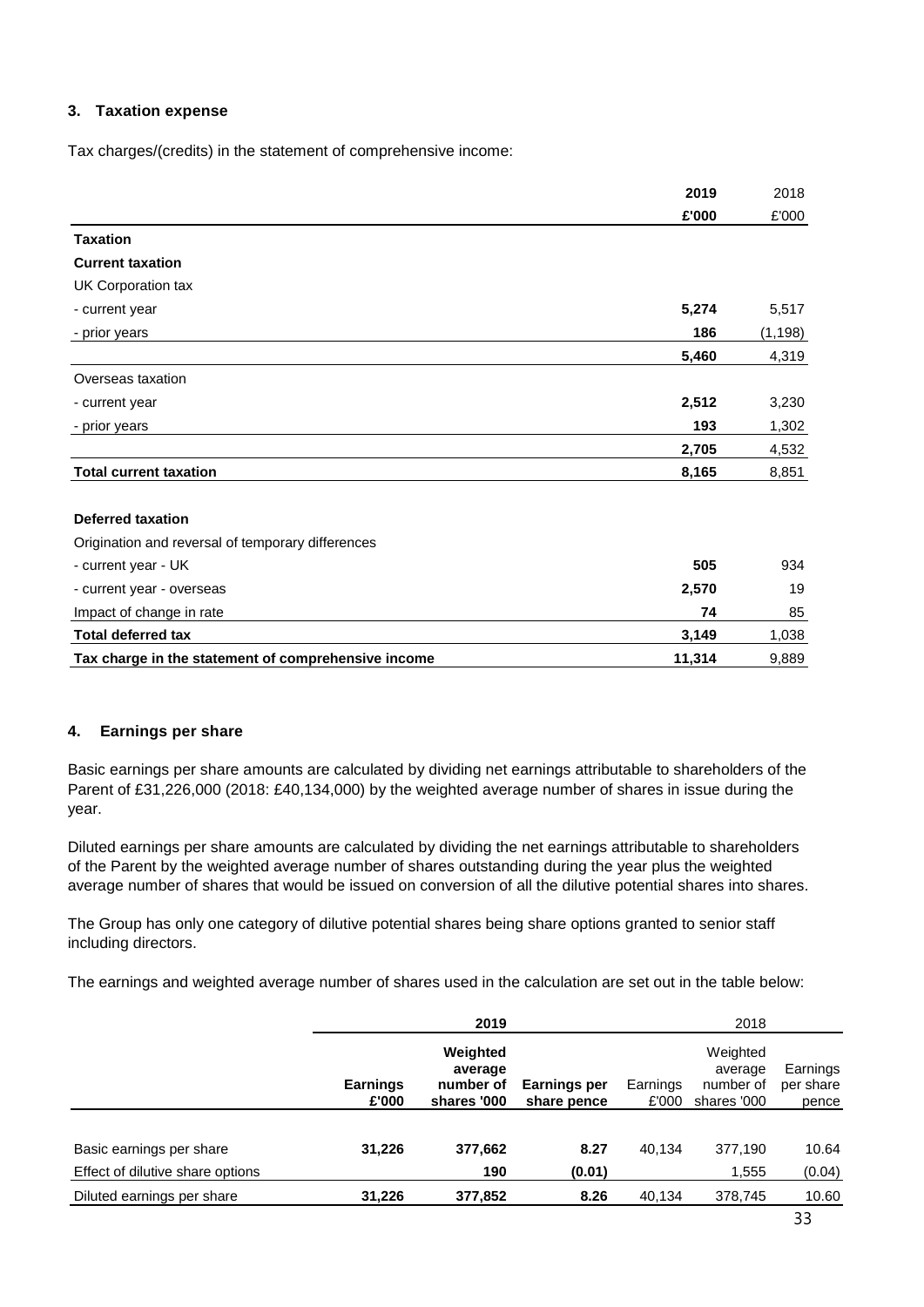Potential shares (for example, arising from exercising share options) are treated as dilutive only when their conversion to shares would decrease basic earnings per share or increase loss per share from continuing operations.

#### **Alternative earnings per share**

The table below reconciles earnings per share (EPS) and diluted earnings per share (DPS) before and after Specific items.

#### **Alternative earnings per share**

|                                                             |                 | 2019                         |                       |         | 2018                  |                       |
|-------------------------------------------------------------|-----------------|------------------------------|-----------------------|---------|-----------------------|-----------------------|
|                                                             |                 |                              | <b>Diluted</b>        |         |                       | <b>Diluted</b>        |
|                                                             | <b>Earnings</b> | <b>Earnings</b><br>per share | earnings<br>per share |         | Earnings<br>per share | earnings<br>per share |
|                                                             | £'000           | pence                        | pence                 | £'000   | pence                 | pence                 |
| Profit for the year attributable to owners of the<br>Parent | 31,226          | 8.27                         | 8.26                  | 40.134  | 10.64                 | 10.60                 |
| Specific items net of tax                                   | 1,825           | 0.48                         | 0.48                  | (190)   | (0.05)                | (0.05)                |
| Other (losses) / gains                                      | (361)           | (0.10)                       | (0.10)                | (3,708) | (0.98)                | (0.98)                |
| Earnings after specific items                               | 32,690          | 8.65                         | 8.64                  | 36,236  | 9.61                  | 9.57                  |

# **5. Dividends paid and proposed**

#### **Year ended 30 April 2019 – Proposed dividends not yet paid**

The Board declared an interim dividend of 3.71p per share for the year ended 30 April 2019, which was paid on 11 May 2019. The Board proposes a final dividend for the year ended 30 April 2019 of 4.73p per share which is subject to shareholder approval at the Annual General Meeting to be held on 3 October 2019.

#### **Year ended 30 April 2018 – Paid after 30 April 2018**

The Board declared an interim dividend of 3.71p per share for the year ended 30 April 2018, amounting to £14,005,000 which was paid on 11 May 2018. The Board proposed a final dividend for the year ended 30 April 2018 of 4.73p per share, amounting to £17,868,000 which was approved by shareholders at the Annual General Meeting held on 24 October 2018 and paid on 9 November 2018.